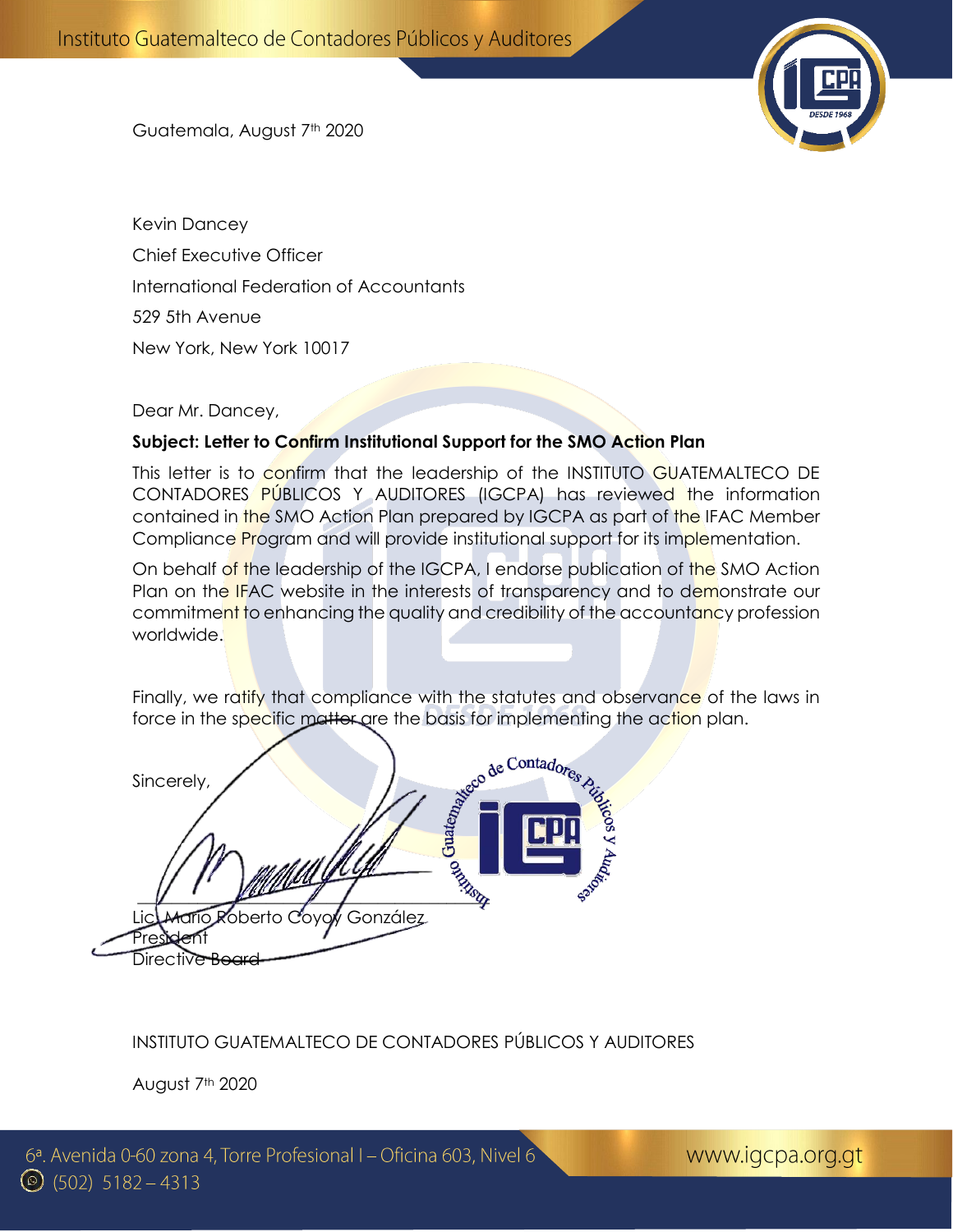

# **ACTION PLAN DEVELOPED BY**

## **Institute of Public Accountants and Auditors of Guatemala (IGCPA)**

**Guatemala, June 30, 2020**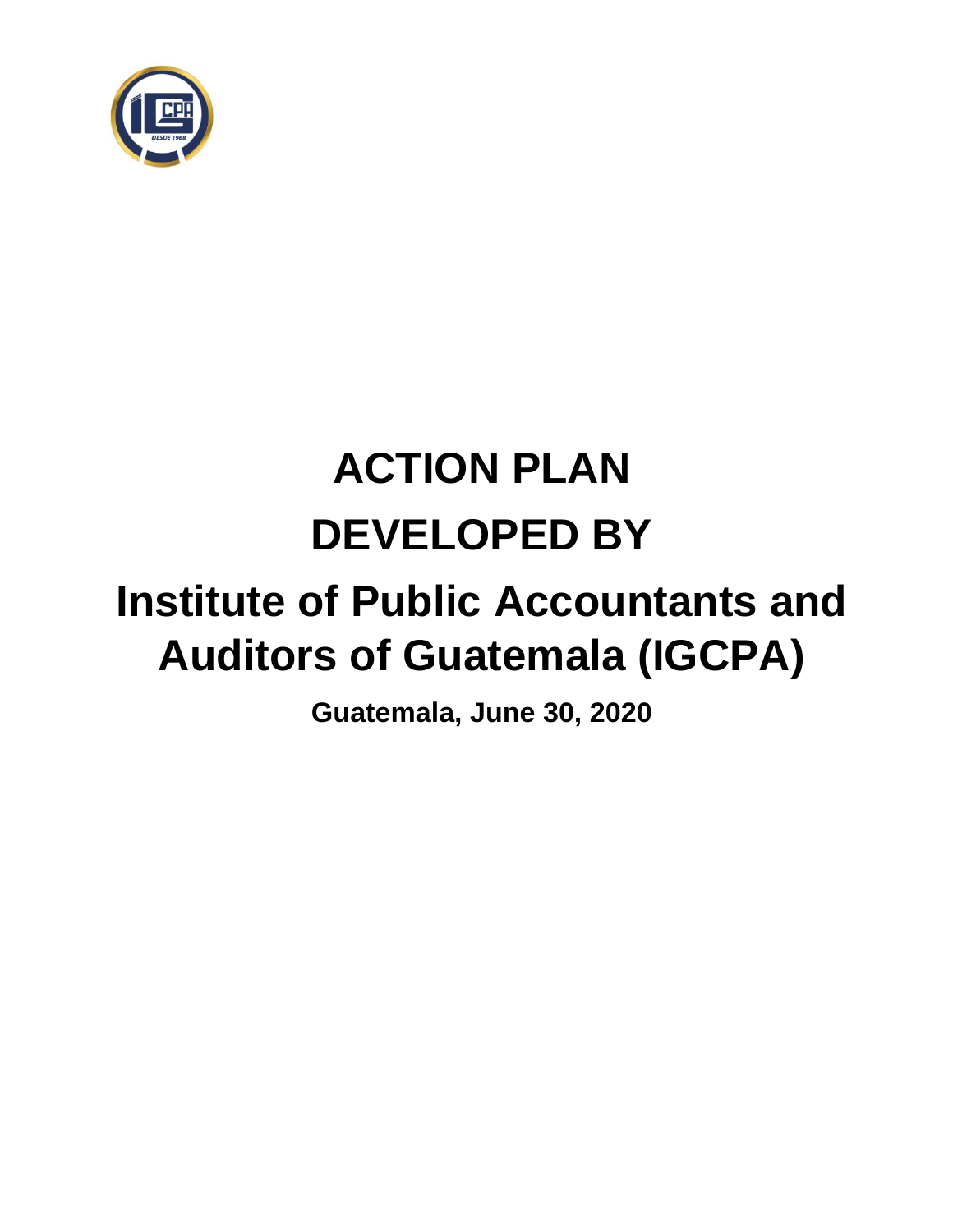

#### **BACKGROUND NOTE ON ACTION PLANS**

SMO Action Plans are developed by IFAC Members and Associates to demonstrate fulfillment of IFAC Statements of Membership Obligations (SMOs). SMOs require IFAC Members and Associates to support the adoption<sup>1</sup> and implementation<sup>2</sup> of international standards and other pronouncements issued by independent standard-setting boards under the auspices of IFAC as well as by the International Accounting Standards Board (IASB); and to establish a Quality Assurance (QA) review and Investigation and Disciplinary (I&D) systems.

IFAC Members and Associates conduct a self-assessment against the requirements of SMOs and identify areas where improvements are needed. Based on the results of the assessment, Members and Associates develop an SMO Action Plan to (a) demonstrate how they fulfill the requirements of the SMOs and (b) where some requirements are not yet addressed, to present plans towards their fulfillment.

SMO Action Plans are designed to be ever-green documents that provide a comprehensive description of the accountancy profession and its legislative and regulatory environment in the jurisdiction as well as the actions undertaken by IFAC Members or Associates to support adoption and implementation of international standards and best practices.

Regular updates of the SMO Action Plans are required as part of the IFAC Member Compliance Program.

#### **Use of Information**

Please refer to the *[Disclaimer](http://www.ifac.org/about-ifac/membership/members/disclaimer)* published on the Compliance Program website.

#### **ACTION PLAN**

| <b>IFAC Member:</b>                | Institute of Public Accountants and Auditors of Guatemala (IGCPA) |
|------------------------------------|-------------------------------------------------------------------|
|                                    | - Instituto Guatemalteco de Contadores Públicos y Auditores       |
| <b>Approved by Governing Body:</b> | Executive Board / Junta Directiva                                 |
| <b>Original Publish Date:</b>      | August 2011                                                       |
| Last Update:                       | August 2020                                                       |
| <b>Next Update:</b>                | August 2023                                                       |
|                                    |                                                                   |
|                                    |                                                                   |

<sup>1</sup> *Adoption* is concerned with the decision that international standards are appropriate for use in specific national financial reporting environments and with the actions necessary to effect those decisions, including incorporation into national requirements or requiring the use of international standards through law. Adoption may include a process to review draft international standards, translation, public exposure of proposed standards, approval, incorporation into national requirements as necessary, and promulgation of final standards, and, where applicable, a convergence process to eliminate or minimize differences between international and national standards.

<sup>2</sup> *Implementation* may include a process to build awareness of the adopted standards, provide relevant education and training, develop or disseminate implementation guidance and any other activities that promote proper understanding and use of the standards in practice.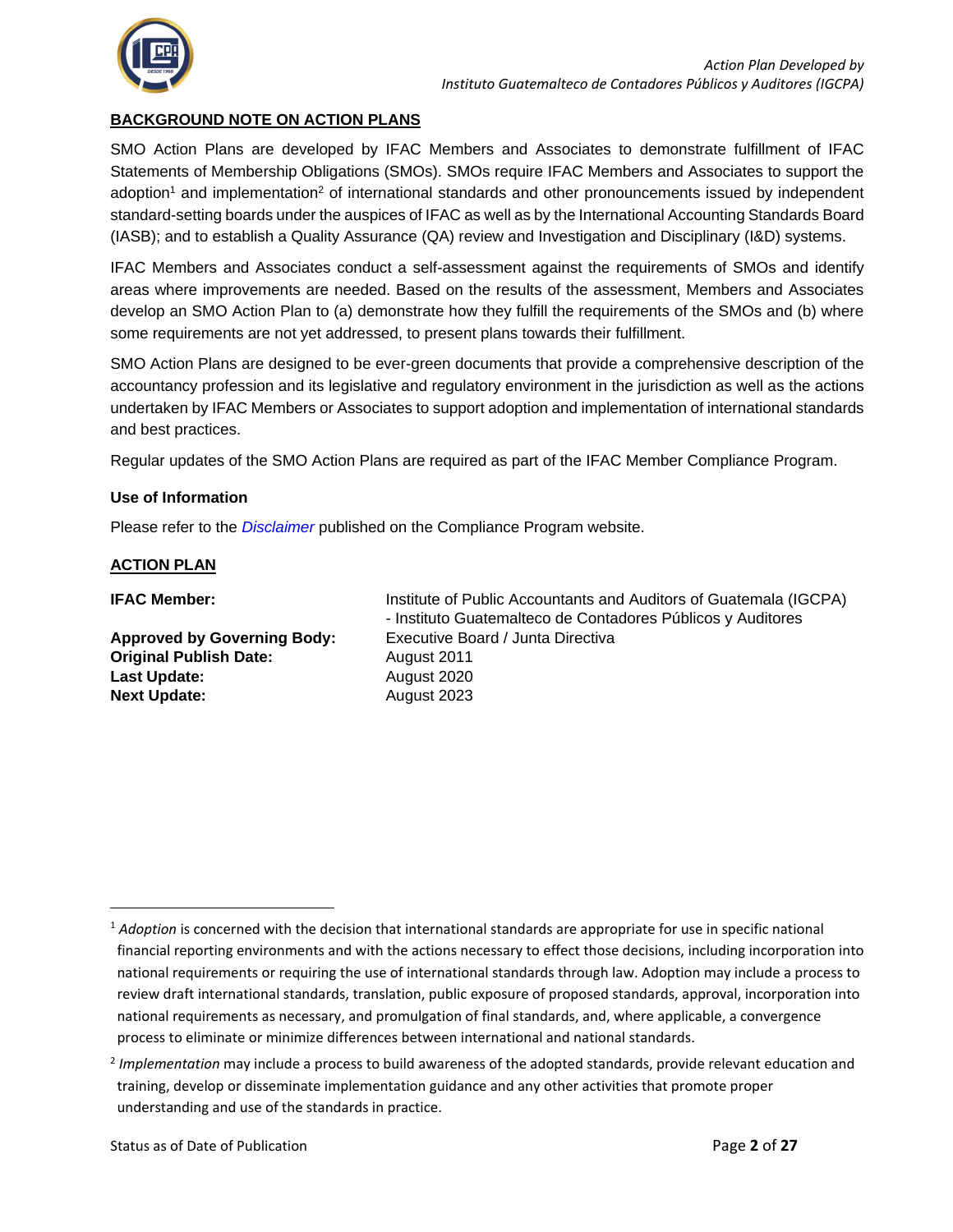

#### **GLOSSARY**

| <b>AP</b>      | <b>Action Plan</b>                                                                   |
|----------------|--------------------------------------------------------------------------------------|
| BD             | <b>Board of Directors</b>                                                            |
| <b>CCPAG</b>   | Association of Certified Public Accountants and Auditors of Guatemala (Colegio de    |
|                | Contadores Públicos y Auditores de Guatemala)                                        |
| <b>CNCC</b>    | National Commission of Quality Control                                               |
| <b>DOM</b>     | <b>Statements of Membership Obligations</b>                                          |
| <b>IAESB</b>   | International Accounting Education Standards Board                                   |
| <b>IASB</b>    | International Auditing Standards Board                                               |
| <b>IES</b>     | International Education Standards                                                    |
| <b>IFAC</b>    | International Federation of Accountants                                              |
| <b>IGCPA</b>   | Institute of Public Accountants and Auditors of Guatemala (Instituto Guatemalteco de |
|                | Contadores Públicos y Auditores)                                                     |
| <b>INACOP</b>  | National Institute of Cooperatives (Instituto Nacional de Cooperativas)              |
| <b>INGECOP</b> | General Inspection of Cooperatives (Inspección General de Cooperativas)              |
| <b>IPSAS</b>   | International Public Sector Accounting Standards                                     |
| <b>ISA</b>     | International Standards on Auditing                                                  |
| JD             | Executive Board (Junta Directiva)                                                    |
| <b>NQCB</b>    | National Quality Control Board                                                       |
| PA             | <b>Action Plan</b>                                                                   |
| <b>SAT</b>     | Superintendence of Taxation (Superintendencia de Administración Tributaria)          |
| <b>SIB</b>     | Superintendence of Banks (Superintendencia de Bancos)                                |
| <b>SMO</b>     | Statements of Membership Obligation                                                  |
| <b>PACK PE</b> | supporting tool for the developing of audit based in the NIAS for small and medium   |
|                | companies of auditing                                                                |
| <b>ROSC</b>    | Report on Observance of Standards and Codes                                          |

**Action Plan Subject:** General Description of Organization, Environment, and Goals of the Action Plan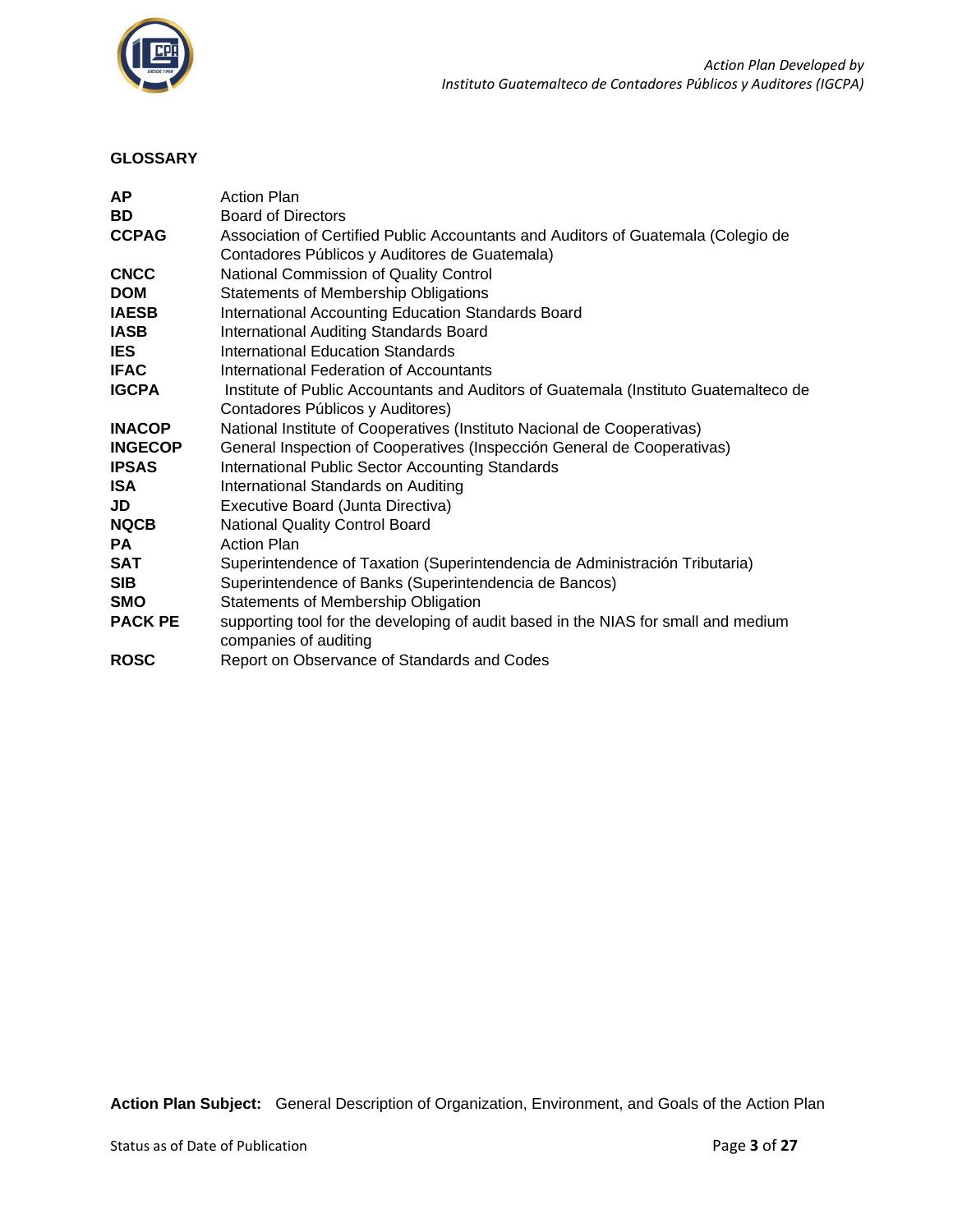

#### **Action Plan Purpose:** Describe Regulatory and Standard-Setting Framework, Governance, Challenge, and Key Success Factors

#### General Backgrounds

The Institute of Public Accountants and Auditors of Guatemala - IGCPA – constituted in May 1968, and its regulations approved on November 7th, 1968. From that date is legally recognized as an organization, which main purpose is promote the development of the accounting profession through constant training, updating, and the exchange of knowledge and experiences constantly, as well as the distribution of the latest international regulations and adoption among its members. For this purpose, it maintains relationships with entities and public organizations, universities, professional colleges as well as international entities and organizations. The purposes of the Institute are limited to technical and for training aspects as well as a cultural, recreational, and sporting factor for the benefit of its associates. The team of professionals involved in the different committees, the participation of the associates, and the interested public in the technical events that are organized, is the fundamental reason of the institution. It was established to promote the development and the defense of the CPA profession in Guatemala, currently based in the development of training programs that voluntarily satisfy its associates (college graduates of public accounting and audit); As well as its adherent associates (students of the same profession with an Academic Program closure). The IGCPA is currently a full member of the IFAC since 1998 and, by May 31<sup>st</sup>, 2020, had 902 main associates and 145 associate members.

#### **Regulations and Standards Framework**

Although the regulatory framework of the Guatemalan accountant profession states in the Law of Compulsory Professional Association, Decree No. 37-2001, of the Congress of the Republic of Guatemala that regulates the legal exercise of all the professions in Guatemala, the IGCPA has voluntarily approved, the standards, international regulations and the best practices of the accounting profession for its operation, which include the following:

• In July 2002, the IGCPA adopted as generally accepted accounting principles in Guatemala, and the International Standards on Auditing (ISA) and its interpretations (SIC), issued by the IASB.

• In 2004, the IGCPA updated its resolutions by adopting IFRS [International Financial Reporting Standards] in Guatemala to align with the international and convergence changes.

• In 2007, the IGCPA and the CCPAG adopted the most updated IFRS and agreed that the revised IFRS will be applicable to the financial information of the public entities.

• On December 18, 2007, CCPAG adopted the International Standards on Auditing (ISA) issued by the International Auditing and Assurance Standards Board (IAASB) as its regulation on auditing standards in Guatemala. On January 22, 2008, the IGCPA also adopted ISAs as its regulation for the audit standards. These decisions were published on December 20, 2007, and on February 5, 2008, in the newspaper Diario de Centro Amércia (the official newspaper).

• In June 2010, the CCPAG adopted the IFRS proposed by the IGCPA for the small and medium-sized entities (SMEs) for non-public companies.

• On June 28, 2012, the consolidation of a sole Country Action Plan with IFRS, together with the CCPAG and the IGCPA.

• At the Extraordinary General Assembly of the CCPAG held on July 18, 2012, the creation of the Accounting and Auditing Standards Committee was approved, a committee that continues its work in the IGCPA.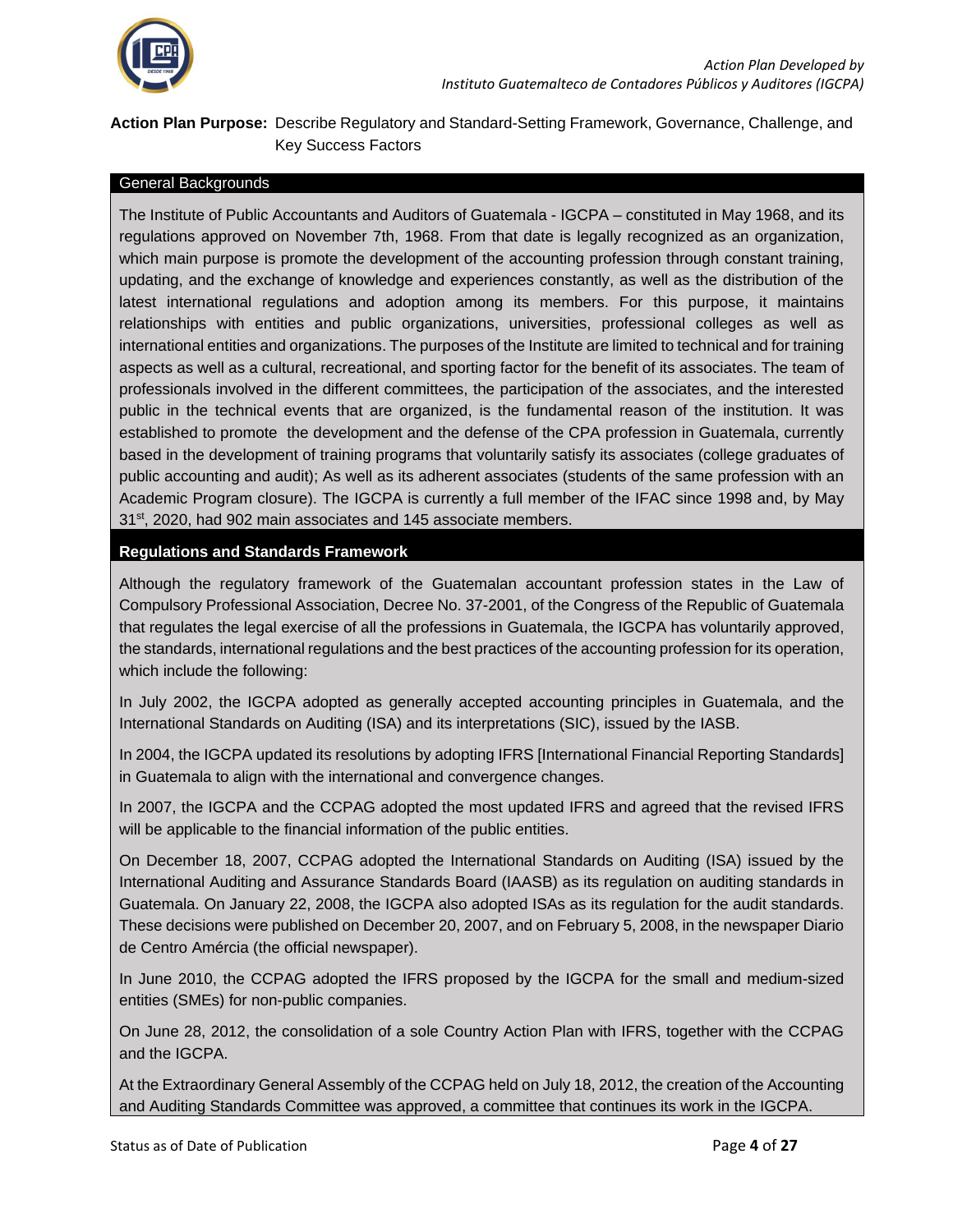

• The IFAC Code of Ethics was approved on January 30, 2013.

• The Quality Control standard is adopted in an extraordinary meeting of the CCPAG, as well as the Quality Control Commission on July 24, 2013.

• The Quality Control System Review Regulation for entities performing audits and reviews of financial statements and other testify works, and related services were published in the official newspaper of Central America on June 8, 2015 and it is in effect since July 7, 2016.

• Extraordinary General Assembly of the CCPAG held on July 13, 2015, adopted the International Education Standards (2008 version in Spanish), as well as other changes that may have in the future.

#### **Governance Framework of the IGCPA**

According to Decree 28 of its regulations, the IGCPA has the following bodies:

- a) General Assembly
- b) Board of Directors
- c) Court of Honor
- d) Consultant Committee
- e) Evaluation Committee
- f) Main Auditor and Deputy

The statutes of the IGCPA empower the Board of Directors to create commissions and committees that they consider necessary to the development of their purposes. Commissions organized for the development of the profession:

• Finance and Administration • University Exchange • Trade Union- Culture and Sports • Internal Audit • Editorial Board • Quetzaltenango Regional Subsection **Tax Update** • International Financial Reporting Standards Committee - IFRS- • International Standards on Auditing Committee –ISA- • Accounting Standards Committee and Government Auditing Principles • AIC National Commission

#### Challenges and Key Factors of Success

It is important to mention since the development of the action plan, there has been a strong work through their different commissions and committees that has influenced the growth and positioning of the accounting profession at the national level, as well as an active participation in different professional activities and events carried out indifferent countries.

At the national level, constantly performs certification programs, seminaries, training, conferences, and conventions for more than 50 years. This dissemination work has influenced and favored the adoption of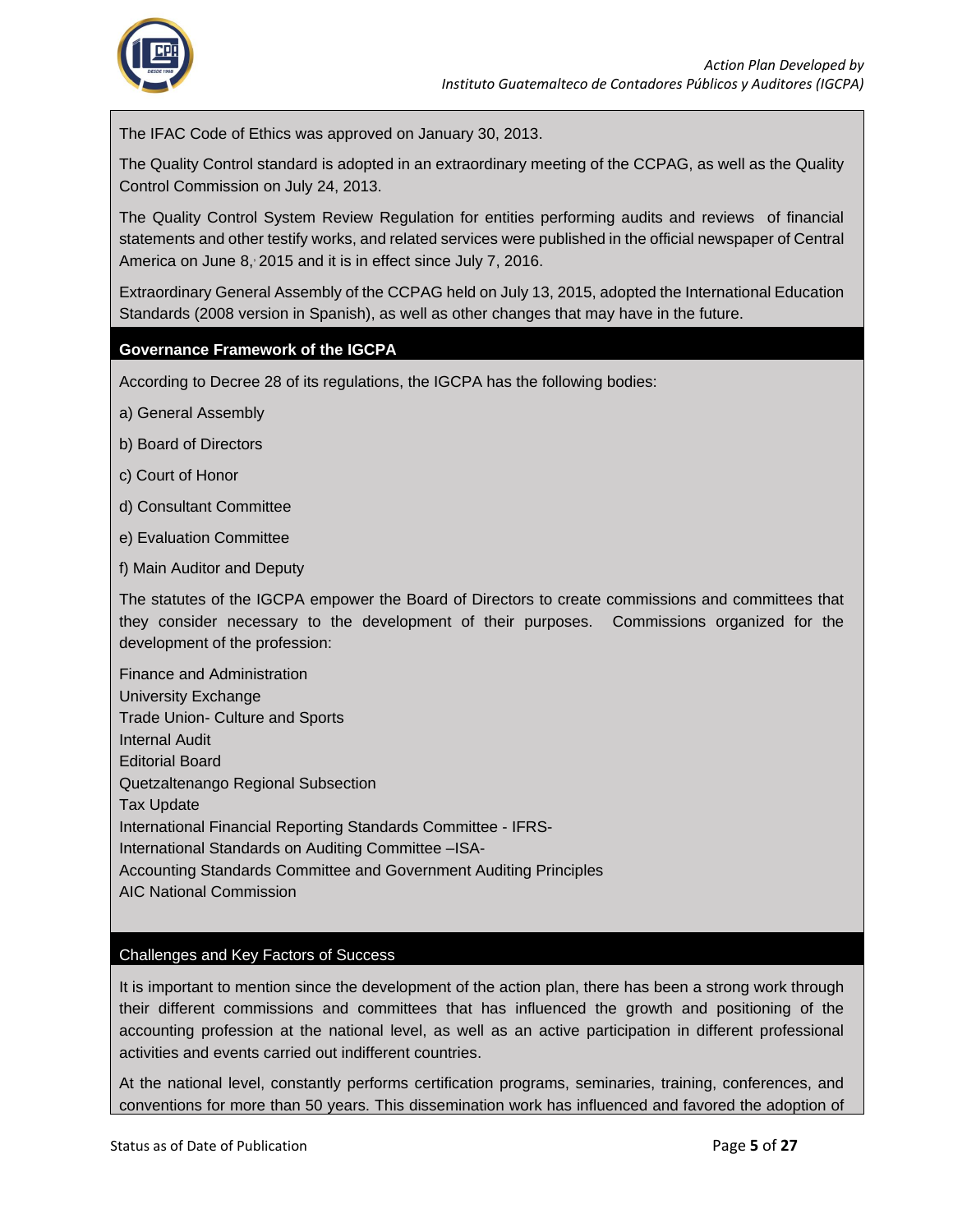

accounting regulations at the corporate level, which gradually has been gaining ground even though there is no legal obligation to adopt them, but an initiative of the professional organizations. Proof of this is that the Superintendence of Bank (SIB by its initials in Spanish) which oversees the country's banking and financial system, requires the use of financial statements under IFRS / IFRS SMEs, duly audited under ISA, for commercial loans greater than US\$600,000.00. At the government level, thanks to the constant suggestions and recommendations made by the IGCPA through various media and various public events, public sector legislation has been adopted by law.

At the international level, through the Inter-American Accounting Association -AIC-, it has participated in the Inter-American Accounting Conferences, the Summits of the Americas (the most recent one held in November 2018 was organized by the IGCPA), as well as in the Government meetings held there. Its delegates have been actively involved in the various technical commissions, managed to obtain management positions, as well as within the AIC Executive Committee and its Audit Commission.

#### **Priorities for the 2020-22**

The following priorities exes are established:

In the Ethics Code, encourage its application, training, and distributing their fundamental principles; as well as supporting in the identification of threats and safeguards for the accounting professionals, and the university students.

In the International Education Standards, make the best efforts so that the university authorities know them, incorporate them into their training processes, and use the curricular model suggested by IFAC for universities. Encourage the compliance of the continuance professional development and the implementation of admission exams for the new members and certification process for its members.

Encourage and make the training of the International Financial Reporting Standards and International Financial Reporting Standards for Small and Medium Enterprises, in order to obtain an acceptable level, preferable to a certification lever that accredits an acceptable level.

Significantly influence through training and advice on the adoption of International Standards on Auditing so that the Public Sector, establishing a close relationship with the authorities of the Ministry of Public Finance and the State Accounting Department, responsible in the country of its regulation.

Train in International Standards on Auditing, in order to update the professionals who, perform this function, as well as certify their knowledge, as requirements to join the quality assurance system.

In the Quality Review,

In Quality Assurance, create the registry of professionals and audit firms that voluntarily join the system. Initially, the firms that audit public interest entities will be reviewed and the rest will gradually be incorporated.

Establishment for its members, the Research, and Discipline system that starts with the creation of compliant channels, as well as sanctions processes.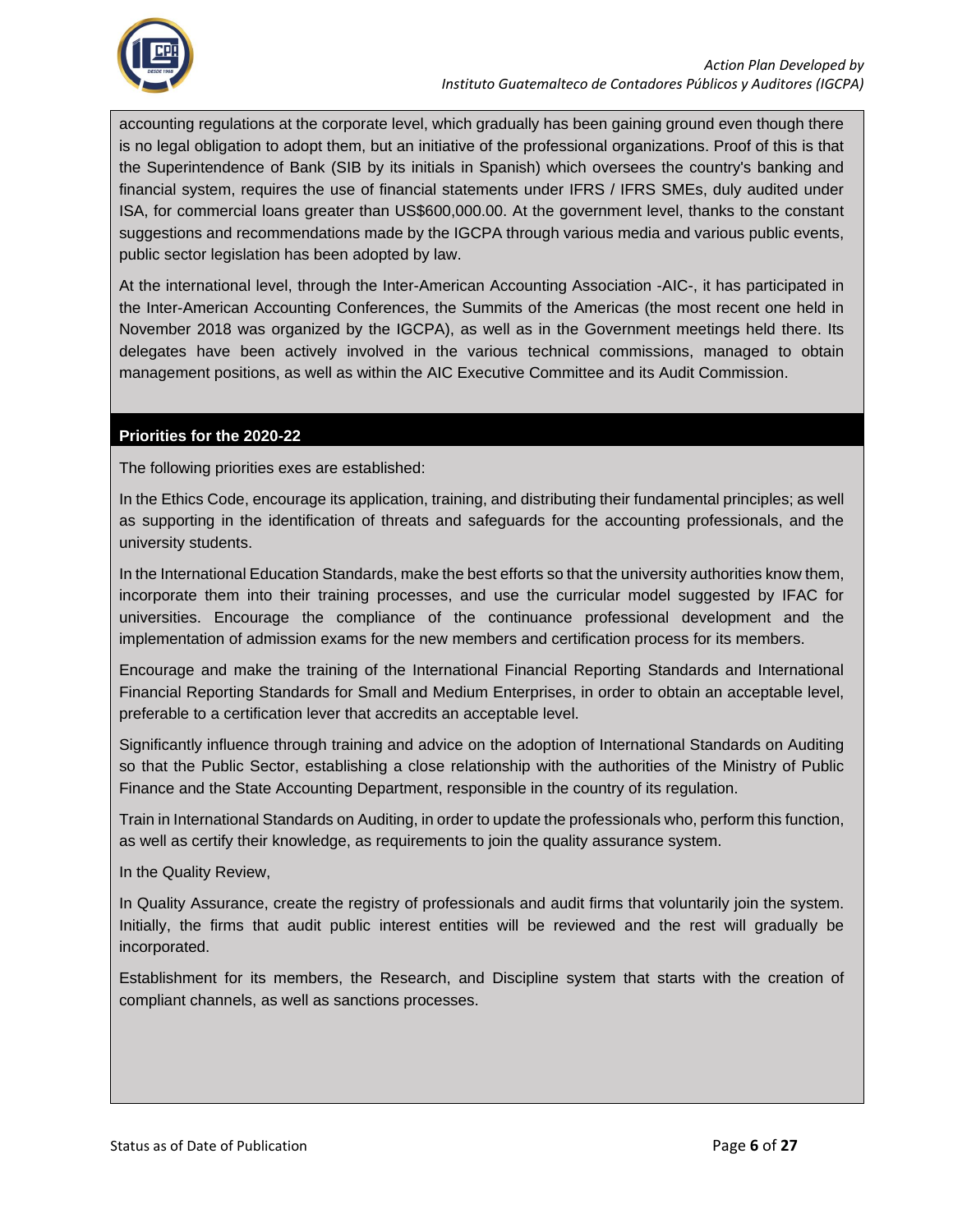

#### **Projects**

For the next year, the following priorities exes are established:

• Create the National Registry of Professionals and Firms that voluntarily access the Quality Assurance System and the training of potential quality control reviewers.

• Establish that the members of the IGCPA take a Code of Ethics training and update, at least once a year. • Provide the curricular model suggested by the IFAC to the universities for their knowledge and significant influence in its use.

• Establish the continuous training process from the establishment of admission exams to the new membership, such as the certification of its members.

• Promote and establish the certification in NIA.

• Promote and establish the certification in IFRS and IFRS for SMEs

• Promote and establish the certification in IPSAS.

• Create the complaint channel to prevent that its members breach with the technical and ethical regulations of the profession, and the regulatory and sanctions bases.

| <b>Action Plan Subject:</b> | <b>SMO 1-Quality Assurance</b> |
|-----------------------------|--------------------------------|
|-----------------------------|--------------------------------|

**Action Plan Objective:** To develop a Quality Assurance Review System in line with SMO 1 requirements

#### **Background**

In December 2007, the CCPAG adopted the International Standards (IS). On January 22, 2008, the IGCPA also adopted the IS.

On July 24, 2013, the International Quality Control Standard was adopted in an extraordinary meeting of the CCPAG, as well as the creation of the Quality Control Commission.

#### **Update 2017**

Since February 2015, it worked with the French liberal profession, as well as an Inter-institutional Cooperation Agreement was signed between the Presidents of IGCPA and CCPAG to support joint activities, mainly the development of the Action Plan with IFAC, since the IGCPA does not have the legal power to compliance.

Together with the CCPAG, it has elaborated a Revision Regulation of the Quality Control System for the companies that perform audits, as well as the Functional Regulation of the National Commission for Quality Control. With the support of the Délégation Internationale pour l'Audit et Comptabilité (DIPAC) from France, a roadmap was developed for the establishment of the quality control system. Conventions, conferences, and different informative seminaries have also been held. Through the AIC, several professionals have been trained in the establishment of a Quality Assurance System.

#### **Update 2020**

Creation of the National Registry of Professionals and Firms that voluntarily added to the Quality Assurance System, which will review the roadmap for the development of the process and the take action of the professionals that will subscribe, and the selection and training of the potential reviewers.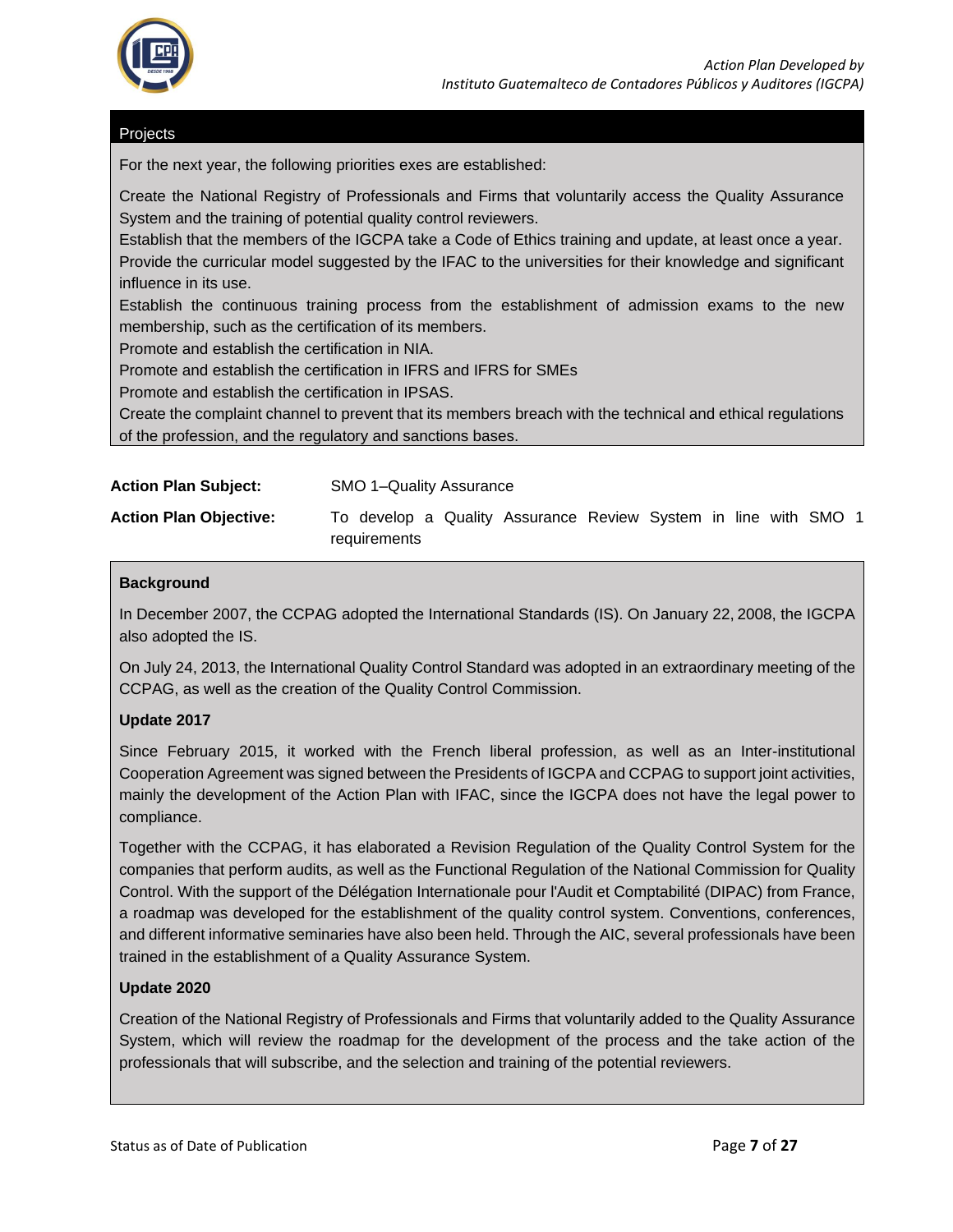

#### **Develop and Implement the Quality Assurance System**

| #              | <b>Start date</b>      | <b>Actions</b>                                                                                                                                                                                                                                     | <b>Finish</b><br>date    | <b>Responsible</b> | <b>Resource</b> |
|----------------|------------------------|----------------------------------------------------------------------------------------------------------------------------------------------------------------------------------------------------------------------------------------------------|--------------------------|--------------------|-----------------|
| 1              | <b>June 2020</b>       | Establish and regulate the National Registry of<br>Professionals and Firms that will add voluntarily to<br>the Quality Assurance System.                                                                                                           | December<br>2020         | <b>CRF</b>         | <b>IGCPA</b>    |
| $\overline{2}$ | August<br>2020         | Design questionnaires to use in the initial<br>evaluation of the professionals and Firms that will<br>add to the Quality Assurance Registry.                                                                                                       | December<br>2020         | <b>CRF</b>         | <b>IGCPA</b>    |
| 3              | September<br>2020      | Prepare a diagnosis of the services provided by<br>professionals and audit firms in the country.                                                                                                                                                   | December<br>2020         | <b>CRF</b>         | <b>IGCPA</b>    |
| 4              | October<br>2020        | Review and approve the roadmap of the Quality<br>Assurance System according to SMO 1.                                                                                                                                                              | December<br>2020         | <b>CRF</b>         | <b>IGCPA</b>    |
| 5              | <b>July 2020</b>       | Develop conferences for professionals on the<br>benefit of having a quality control system.                                                                                                                                                        | Ongoing<br>annually      | <b>CRF</b>         | <b>IGCPA</b>    |
| 6              | August<br>2020         | manual<br>Develop<br>οf<br>quality<br>control<br>a<br>pronouncements for professionals and firms that<br>perform audits on the financial statements and<br>other reviews on the financial statements and<br>other related commitments or services. | December<br>2020         | <b>CRF</b>         | <b>IGCPA</b>    |
| 7              | January<br>2021        | firms<br>that<br>have<br>quality<br>control<br>Request<br>implemented to contribute to the design of the<br>system.                                                                                                                                | March<br>2021            | <b>CRF</b>         | <b>IGCPA</b>    |
| 8              | January<br>2021        | Design the Quality Control System Review based<br>on subsection 26 of DOM 1, that complies with the<br>requirements of ISQCC 1 and NIA 220 and the<br>IESBA Code of Ethics,                                                                        | <b>June 2021</b>         | <b>CRF</b>         | <b>IGCPA</b>    |
| 9              | January<br>2021        | Selection and training to the members of review<br>and supervision committees.                                                                                                                                                                     | June 2021   CRF          |                    | <b>IGCPA</b>    |
| 10             | <b>June 2021</b>       | Perform the first reviews to professionals and audit<br>firms, which audits public interest entities.                                                                                                                                              | January<br>2022-<br>2023 | <b>CRF</b>         | <b>IGCPA</b>    |
|                | <b>Ongoing Process</b> |                                                                                                                                                                                                                                                    |                          |                    |                 |
| 11             | Ongoing                | Through annual reviews, ensure that the levels of<br>Quality Assurance System comply with the<br>components of SMO-1 (especially concerning<br>ISQC 1 and ISA 220).                                                                                | Ongoing<br>annually      | <b>CRF</b>         | <b>IGCPA</b>    |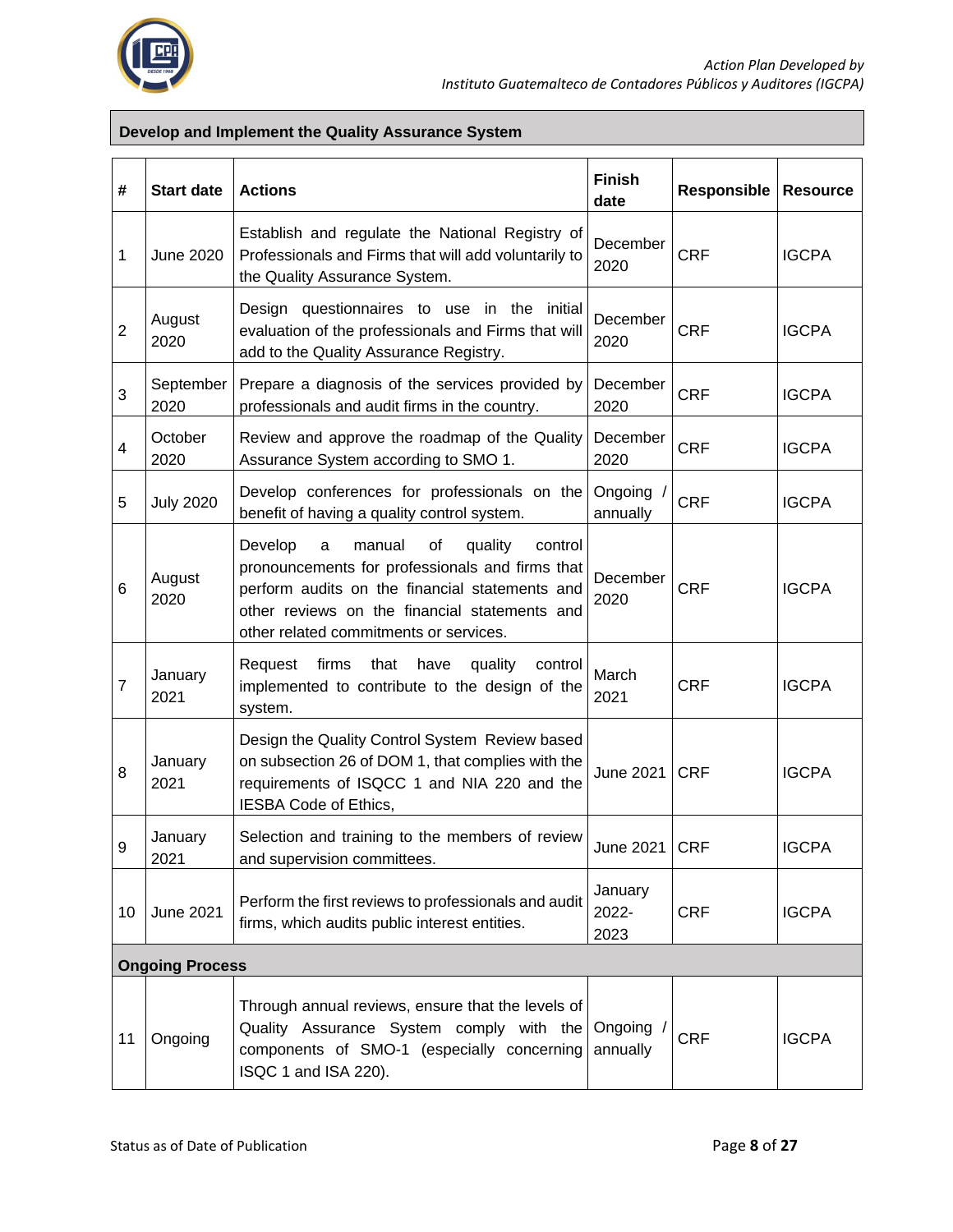

|    | <b>Review of compliance</b> |                                                                                                                                        |                            |  |              |  |  |
|----|-----------------------------|----------------------------------------------------------------------------------------------------------------------------------------|----------------------------|--|--------------|--|--|
|    |                             | Review the answers of the Parts I and II of the<br>Compliance Program and perform the necessary<br>modifications to update both parts. |                            |  |              |  |  |
| 12 | Ongoing                     | Notify the IFAC employees about the changes to<br>make the updated information public.                                                 | Ongoing<br>CRF<br>annually |  | <b>IGCPA</b> |  |  |
|    |                             | • Designated a responsible person to review the<br>information of Parts I and II and make the<br>modifications to the person.          |                            |  |              |  |  |
|    |                             | • Notify IFAC about the changes.                                                                                                       |                            |  |              |  |  |

#### **Main requirements of SMO 1**

| <b>Requirements</b>                                                                                                                                                                | Y        | N | <b>Partially</b> | <b>Comments</b>                                                                                                                                                                          |
|------------------------------------------------------------------------------------------------------------------------------------------------------------------------------------|----------|---|------------------|------------------------------------------------------------------------------------------------------------------------------------------------------------------------------------------|
| 1. Scope of the system<br>At a minimum, mandatory quality control<br>reviews are required for all audits of financial<br>statements.                                               | X        |   |                  |                                                                                                                                                                                          |
| Quality control standards and other quality<br>control guidelines<br>2. Entities must implement a Quality Control<br>System according to quality control standards.                | X        |   |                  |                                                                                                                                                                                          |
| 3. The most up-to-date versions of ISQC 1 and<br>other relevant ISAs are adopted as quality $ X $<br>control standards.                                                            |          |   |                  |                                                                                                                                                                                          |
| 4. The member body helps the companies to<br>understand the purposes of the quality control<br>implement,<br>maintain<br>and<br>assurance,<br>appropriate quality control systems. | $\times$ |   |                  | The quality control system is in<br>the process of adoption, but it is<br>considered in its design                                                                                       |
| <b>Review Cycle</b><br>5. A cycle-based, risk-based, or mixed<br>approach is used to select companies for<br>quality control review.                                               |          | X |                  | The quality control system is in<br>the process of adoption, but it is<br>considered in its design                                                                                       |
| 6. For the cycle-based approach, quality<br>assurance control reviews are required at least<br>every six years (and every three years for public<br>interest entities).            |          |   | X                | The quality control system is in<br>the process of adoption, but it is<br>considered<br>design.<br>in<br>its<br>It will be considered every three<br>years for public interest entities. |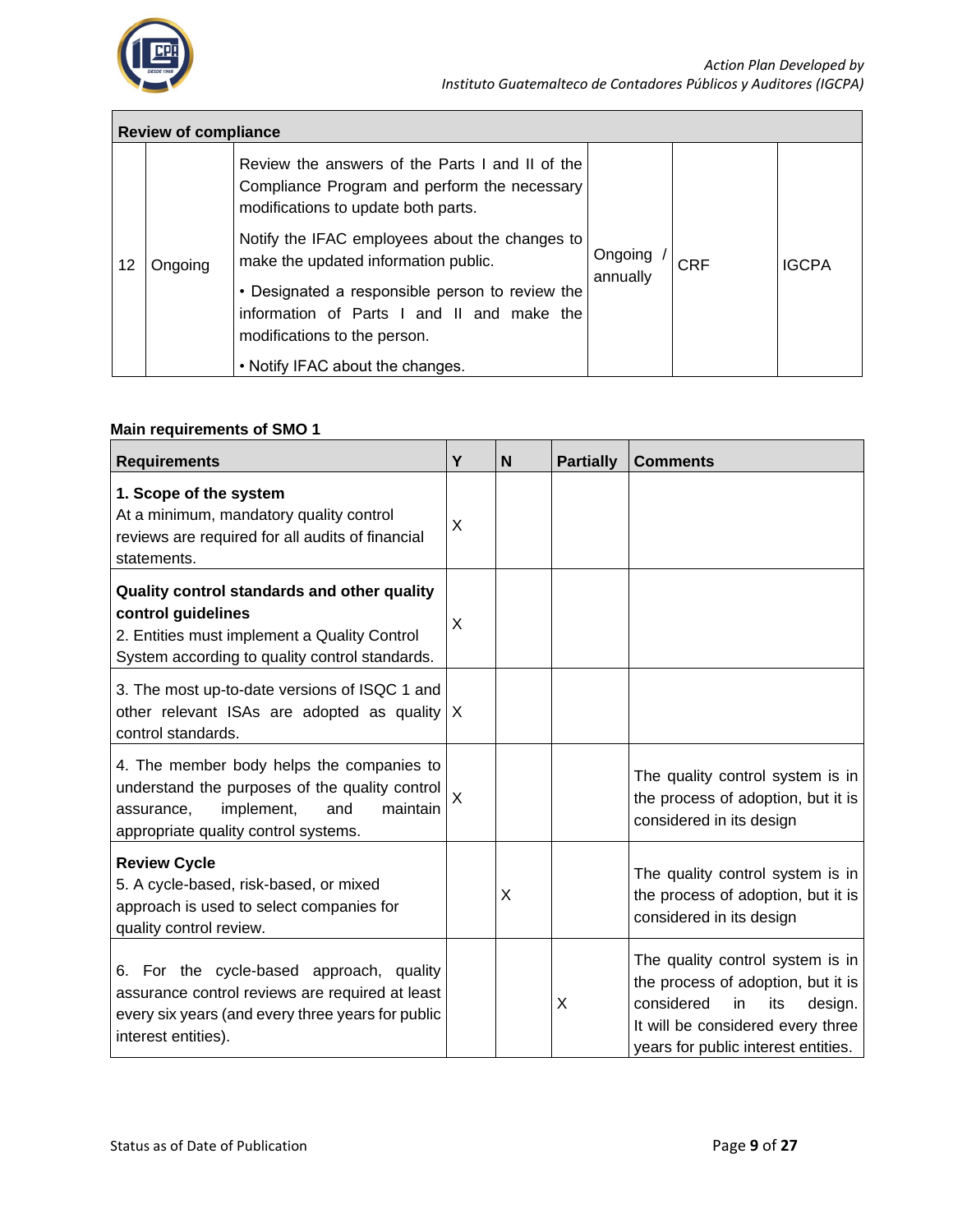

| Quality<br><b>Control</b><br><b>Review</b><br><b>Team</b><br>7. The independence of the quality control team<br>is evaluated and documented                                                                            | X | The quality control system is in<br>the process of adoption, but it is<br>considered in its design. |
|------------------------------------------------------------------------------------------------------------------------------------------------------------------------------------------------------------------------|---|-----------------------------------------------------------------------------------------------------|
| 8. The quality assurance review team has the<br>appropriate experience levels.                                                                                                                                         | X | The quality control system is in<br>the process of adoption, but it is<br>considered in its design. |
| <b>Reports</b><br>9. The documentation of the evidence that<br>supports the quality control review report is<br>required.                                                                                              | X | The quality control system is in<br>the process of adoption, but it is<br>considered in its design. |
| 10. A written report is issued at the end of the<br>QA review and delivered revised to the<br>Firm/partner.                                                                                                            | X | The quality control system is in<br>the process of adoption, but it is<br>considered in its design. |
| <b>Corrective</b><br><b>Disciplinary</b><br><b>Actions</b><br>and<br>11. The review entities/partners must make the<br>corresponding modifications to comply with the<br>recommendations of the review report.         | X | The quality control system is in<br>the process of adoption, but it is<br>considered in its design. |
| 12. The quality control review system of is<br>linked to the research and discipline system.                                                                                                                           | X | The quality control system is in<br>the process of adoption, but it is<br>considered in its design. |
| <b>Consideration</b><br>of<br>public<br>oversight<br>13. The body responsible for QA reviews<br>cooperates with its oversight body and shares<br>information on the operation of the QA review<br>system, as necessary | X | The quality control system is in<br>the process of adoption, but it is<br>considered in its design. |
| Regular review of implementation and<br>effectiveness<br>14. Periodic reviews of system implementation<br>and effectiveness are performed.                                                                             | X | The quality control system is in<br>the process of adoption, but it is<br>considered in its design. |

| Action plan subject: SMO 2 - International education standards for professional accountants and other |
|-------------------------------------------------------------------------------------------------------|
| pronouncements issued by the IAESB.                                                                   |

**Action Plan Purpose:** Requirements for the preparation, education, and distribution of International Education Standards (IES) and other implementation guides for SMO 2.

#### **Background:**

According to the Law of Compulsory Professional Association (Decree 72-2001 of the Guatemalan Congress applicable from December 2001), the title of Public Accountant and Auditor is issued by universities legally authorized by the Higher Education Council, - CEPS-, after completing a 4- or 5-year curriculum, plus one year of private exams and one year to complete the graduation thesis, for the national university. 11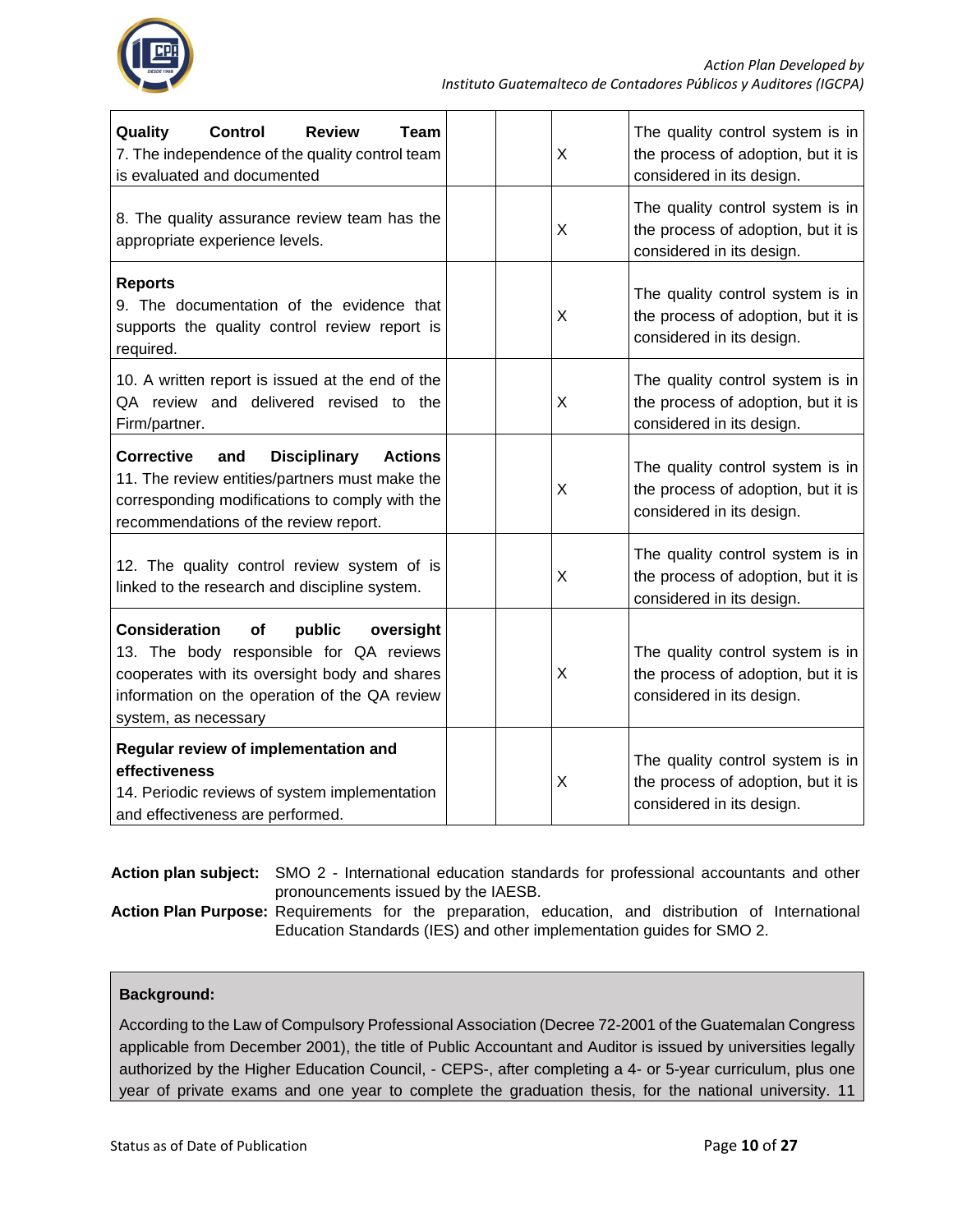

universities offer a CPA degree. In addition to the Professional Degree, to exercise the profession, it is necessary to register with the Guatemalan College of Public Accountants and Auditors -CCPAG- to be an active member who only requires the presentation of the title legally issued by one of the universities authorized to operate in the country and pay professional fees. The formation of the students begins for most, studying before the university, the career called Perito Contador for 3 years, and performing professional internships in the second and third years. At the university level, most students work during the day and study at night or in many cases work during the week and study on weekends, counting on this, the development of jobs related to their accounting profession. IGCPA, currently due to its statues, no admission exams are required and there is no evaluation of the compliance requirements of Initial Professional Development -DPI- and Continuous Professional Development -DPC-.

#### **Update 2017**

At the Extraordinary General Assembly of the CCPAG, held on July 13, 2015, the adoption of International Education Standards from 1 to 8 was approved, as well as future changes that may have. Although the IGCPA does not regulate universities, it has made constant efforts in training and circulating educational standards, in terms of seminars, conferences, and student conventions. Regarding the DPC, the IGCPA has been a leader in training CPAs, circulating and promoting the adoption of high-quality international standards, as well as the best accounting practices used worldwide.

#### **2020 Update**

Continue to perform quarterly activities with the authorities of the universities to inform them of the trends of the profession and the international standards. Through the University Exchange Commission, promote the DPI by conducting training for all students by conducting seminars and conventions in which accounting and auditing standards are disclosed, as well as the best practices of the profession, also by conducting training and workshops for students who are in the process of graduation, as well as preparatory seminars for university professors. At the authority level, the promotion of joint efforts by signing support agreements for the voluntary adoption by the universities of the requirements demanded in DOM 2, specifically concerning to HEIs from 1 to 5.

In the area of CPD, establish the registration of training for its members, disclosing on its website and on social networks professionals who comply with the HEIs 6 to 8. Design and establish a professional exam to validate professional skills for new members. Those who do not pass design training for leveling and updating knowledge and subsequent admission. Meetings and establishment of technical tables, as well as the signing of cooperation agreements with regulatory entities, government agencies, the Central Bank, the Superintendence of Banks, the Superintendence of Tax Administration, chambers of commerce, and private entities of recognized prestige for the recognition of professionals who comply with the DPC, especially those who perform audits and comply with knowing and applying the professional competences required by the IES 8.

| #                                                                                                   | <b>Start date</b> | <b>Actions</b>                                                                                                                                    |  | Finish date   Responsibility | <b>Resource</b> |  |
|-----------------------------------------------------------------------------------------------------|-------------------|---------------------------------------------------------------------------------------------------------------------------------------------------|--|------------------------------|-----------------|--|
| Promote the leveling of training and education of future CPAs with the guidelines of the IAESB HEIs |                   |                                                                                                                                                   |  |                              |                 |  |
|                                                                                                     | June 2020         | Consolidate knowledge of DOM 2 and its<br>responsibilities through training by holding Ongoing<br>quarterly meetings with university authorities. |  | CIU-DPI                      | <b>IGCPA</b>    |  |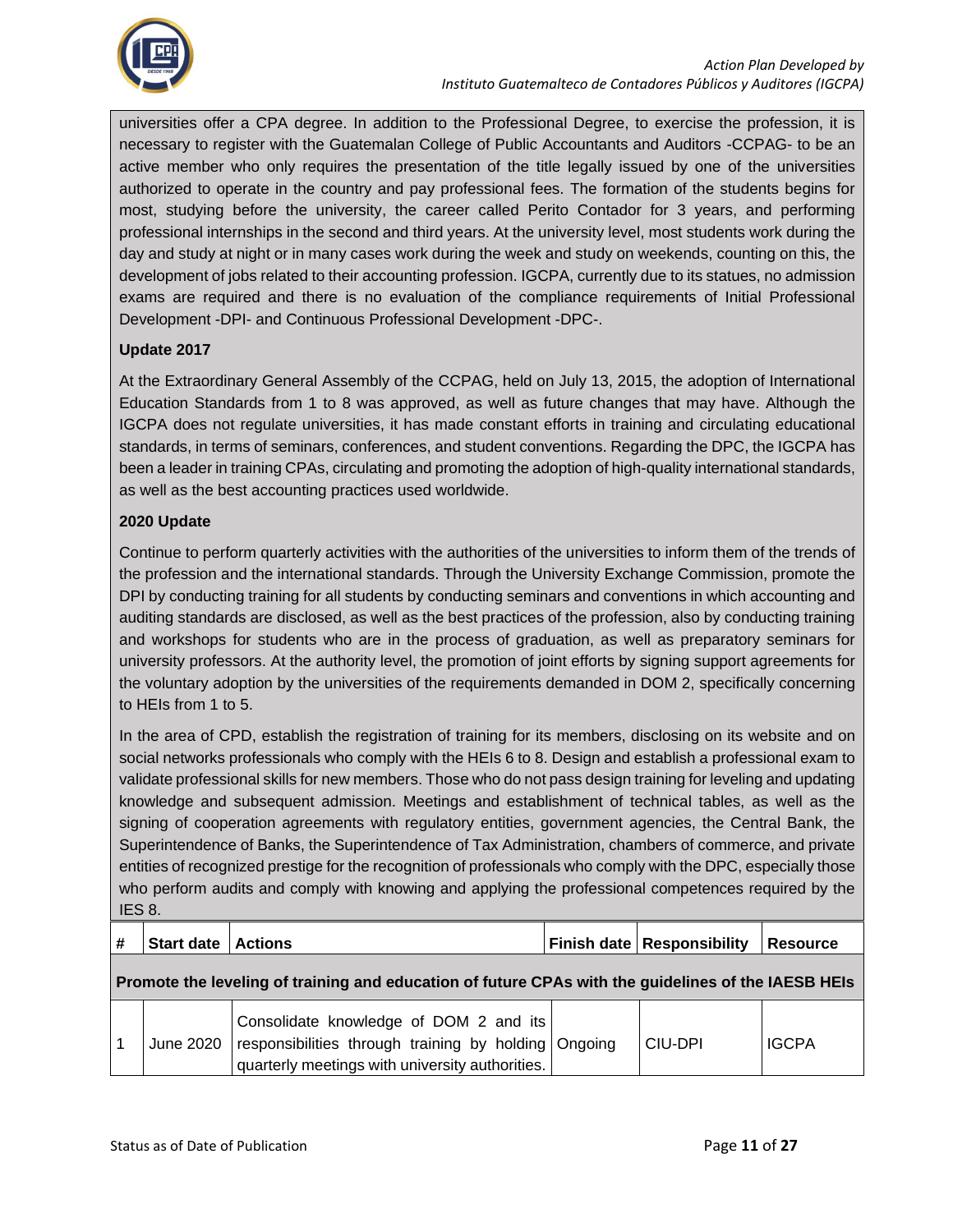

| #              | <b>Start date</b> | <b>Actions</b>                                                                                                                                                                                                               | <b>Finish</b><br>date | <b>Responsibility</b>        | <b>Resource</b>              |
|----------------|-------------------|------------------------------------------------------------------------------------------------------------------------------------------------------------------------------------------------------------------------------|-----------------------|------------------------------|------------------------------|
| $\overline{2}$ | September<br>2020 | Publish and promote with the university<br>authorities the uniform curricular model<br>established by IFAC.                                                                                                                  | December<br>2020      | CIU-DPI                      | <b>IGCPA</b>                 |
| 3              | September<br>2020 | Sign<br>cooperation<br>agreements<br>with<br>universities to support the adoption of HEIs.                                                                                                                                   | March<br>2021         | <b>CIU-DPI</b>               | <b>IGCPA</b>                 |
| 4              | January<br>2021   | Conduct training, seminars, certification<br>programs congresses for the establishment<br>of DOM 2 and HEIs in contribution to<br>universities.                                                                              | December<br>2021      | CIU-DPI                      | <b>IGCPA</b>                 |
| 5              | September<br>2020 | Promote compliance with a minimum of two<br>professional<br>of<br>practice<br>years<br>before<br>graduation, according to IES 5.                                                                                             | December<br>2021      | CIU-DPI                      | <b>IGCPA</b>                 |
| 6              | January<br>2021   | Design evaluation system to guarantee<br>professional skills according to IES 6.                                                                                                                                             | <b>June 2021</b>      | CIU-DPI                      | <b>IGCPA</b>                 |
|                |                   | Establishment of professional exams before enrollment in associations                                                                                                                                                        |                       |                              |                              |
| $\overline{7}$ | <b>July 2020</b>  | Gather information with IFAC about lessons<br>learned, experience, and other ways to September<br>develop and implement a professional<br>examination system.                                                                | 2020                  | DPI-DPC                      | <b>IGCPA</b>                 |
| 8              | January<br>2021   | Prepare a programmatic roadmap<br>to<br>implement and certify professional exams for<br>the admission of new IGCPA members.                                                                                                  | September<br>2020     | DPI-DPC                      | <b>IGCPA</b>                 |
| 9              | January<br>2021   | Subscribe and/or ratify the agreement<br>signed between the IGCPA and the CCPAG<br>for the recognition of the DPC by the latter, as $\vert$ June 2021 $\vert$ DPC<br>well as the validation of professional<br>examinations. |                       |                              | <b>IGCPA</b><br><b>CCPAG</b> |
| 10             | January<br>2021   | Design the evaluation system according to<br>the professional classification, based on IES June 2021<br>8,                                                                                                                   |                       | <b>CCPAG</b><br><b>IGCPA</b> | <b>CCPAG</b><br><b>IGCPA</b> |
| 11             | <b>July 2020</b>  | Design and establish a knowledge validation<br>and certification exam as a requirement for<br>admission for new IGCPA members.                                                                                               | <b>June 2021</b>      | <b>DPC</b>                   | <b>IGCPA</b>                 |
| $12 \,$        | <b>July 2020</b>  | Design and establishment of a professional<br>leveling update program for new members June 2021<br>who do not pass the admission exam.                                                                                       |                       | <b>DPC</b>                   | <b>IGCPA</b>                 |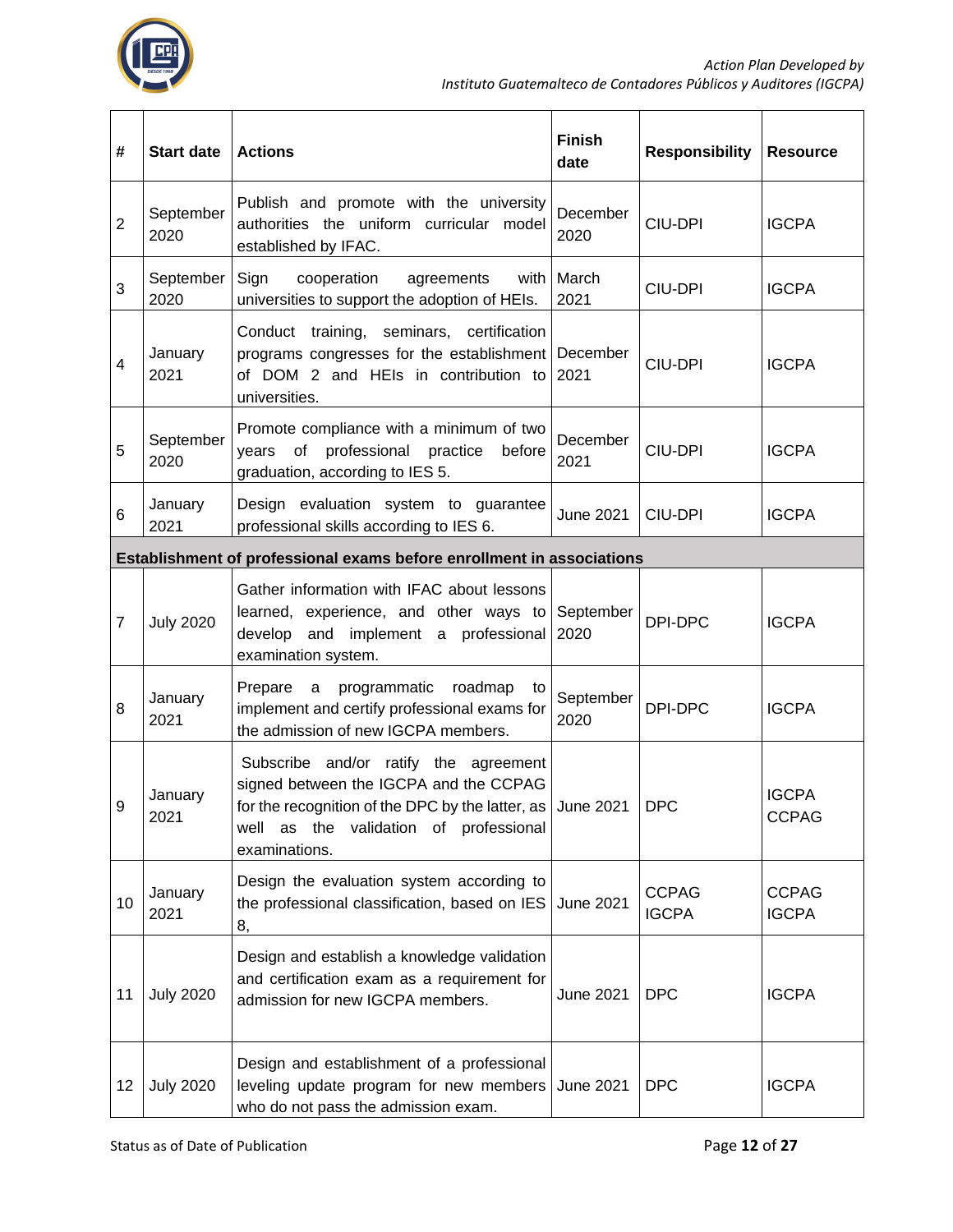

| #                                    | <b>Start date</b> | <b>Actions</b>                                                                                                                                                                                                                                                                                                                                                                              | <b>Finish</b><br>date | <b>Responsibility</b> | <b>Resource</b> |
|--------------------------------------|-------------------|---------------------------------------------------------------------------------------------------------------------------------------------------------------------------------------------------------------------------------------------------------------------------------------------------------------------------------------------------------------------------------------------|-----------------------|-----------------------|-----------------|
| 13                                   | <b>July 2020</b>  | Take a skills review test specific to<br>professionals so they can perform audits and<br>certify commitments.                                                                                                                                                                                                                                                                               | December<br>2021      | <b>DPC</b>            | <b>IGCPA</b>    |
| 14                                   | September<br>2020 | Circulate to the members of the Institute,<br>universities and the general public through<br>various means, that according to IES 7,<br>continuous professional development is<br>important for the performance of the CPA in<br>compliance with this DOM.                                                                                                                                  | Ongoing               | <b>DPC</b>            | <b>IGCPA</b>    |
| 15                                   | <b>July 2020</b>  | Design and develop a monitoring system for<br>establishment of the continuance<br>the<br>professional development                                                                                                                                                                                                                                                                           | <b>June 2021</b>      | <b>DPC</b>            | <b>IGCPA</b>    |
| 16                                   | <b>July 2020</b>  | Implementation of control and monitoring of<br>continuous professional development.                                                                                                                                                                                                                                                                                                         | December<br>2021      | <b>DPC</b>            | <b>IGCPA</b>    |
|                                      |                   | <b>Maintenance of ongoing processes</b>                                                                                                                                                                                                                                                                                                                                                     |                       |                       |                 |
| 17                                   | Ongoing           | Perform<br>seminars,<br>meetings,<br>and<br>conferences on the topics and<br>issues<br>described in documents published by the<br>IAESB.                                                                                                                                                                                                                                                    | Ongoing               | <b>DPC</b>            | <b>IGCPA</b>    |
| 18                                   | Ongoing           | Inform<br>educational<br>public<br>accountants,<br>institutions,<br>control<br>entities<br>state<br>and<br>universities about the discussion of projects<br>that set forth the standards prepared by the<br>IAESB,<br>proposals<br>to<br>promote<br>and<br>suggestions for improvement.                                                                                                     | Ongoing               | <b>DPC</b>            | <b>IGCPA</b>    |
| 19                                   | Ongoing           | Conduct annual reviews to ensure enrollment<br>professional<br>continuing<br>processes,<br>education, assessments, certifications, and<br>hands-on experience as well as requirements<br>with the SMO-2.                                                                                                                                                                                    | Ongoing               | <b>DPC</b>            | <b>IGCPA</b>    |
| Review of the compliance information |                   |                                                                                                                                                                                                                                                                                                                                                                                             |                       |                       |                 |
| 20                                   | Ongoing           | Review the content of parts I and II, of the<br>Compliance Program, and perform the<br>necessary modifications to update both parts.<br>Notify to the IFAC employees about the Ongoing<br>changes to publish the updated information<br>• Designated a responsible person to review<br>of Parts<br>information<br>$\blacksquare$<br>and<br>- II.<br>the<br>• Notify IFAC about the changes. | annually              | <b>DPC</b>            | <b>IGCPA</b>    |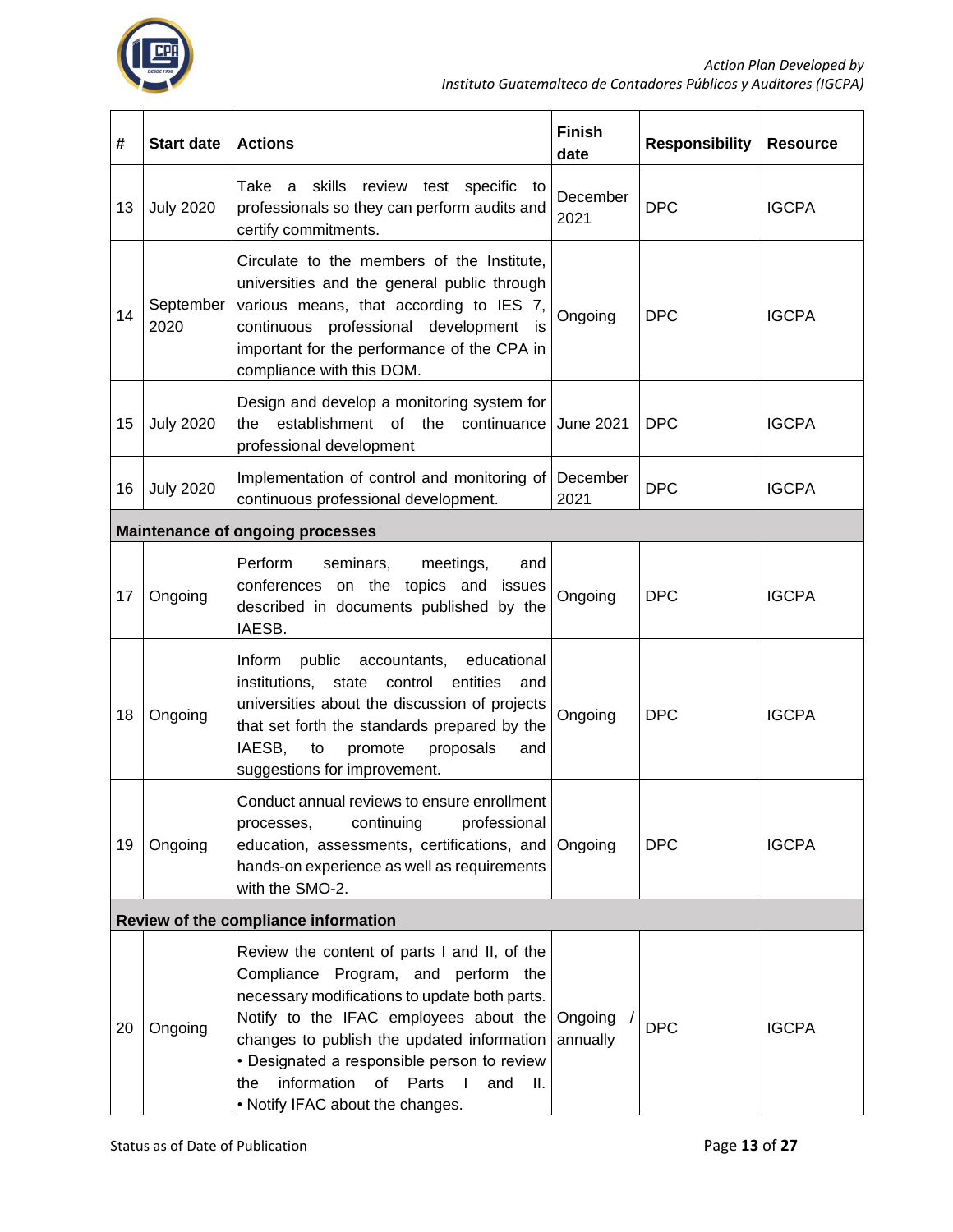

**Action plan subject**: SMO 3 – International Standards and other pronouncements issued by the IAASB.

**Action Plan Purpose:** Adopt and implement IAASB pronouncements.

#### **Background:**

The CCPAG adopted the ISAs issued by the IAASB, in Guatemala on December 18, 2007. The official newspaper published these guidelines on December 20, 2007. In addition, in July 2007, pursuant the Resolution JM-138-2007, the Monetary Board issued the standards with the minimum requirements for the scope and contracting of external audit firms to audit specialized finances. Services entities as long as this group are part of the financial team. The most relevant aspects of this regulation are: 1) the mentioned entities in the guidelines should hire external auditors signed in the respective registry, maintain by the Superintendence of Banks; 2) the commitments should be done according to the International Standards on Auditing. Considering that, the presentation of the financial statements should be according to the regulations issued by the Monetary Board and the Superintendence of Banks (SIB). In addition, if unforeseen situations arise in relation to these regulations, they must be in accordance with International Standards on Auditing, as well as with the SIB in accordance with agreement 007-2007. In addition, according to the Decree 007-2007, except in section 2, the SIB mentions the following: entities that are subject of inspection and the supervision of the SIB, will involve external auditors included in the records maintained by the supervisory entity. In addition, according to the resolution JM-264-2002 issued by the Monetary Board, the SIB maintains records of the audit firms that can render services to the country´s financial marketplace. The review of these records is every two years. This record is provided before the designation of the company and its partners, according to the rules for such purposes, however, the regulations do not prevent the guarantee of the commitments of quality control. As mentioned above, the CCPAG adopted the ISAs issued by the IAASB; The IAS / IFRS and IFRS for SMEs issued by the IASB in conjunction with the IGCPA, therefore, related to the SMO-3 obligations, it involves performing compliance reviews with the previous standards and following up activities. Banks entities, insurance entities, and financial institutions regulated by the SIB are required to hire the audit services and are conducted according to the ISAs. Likewise, by granting larger business loans, your clients must comply with the presentation of the audited financial statements in accordance with ISA 700 (Revised), which implies that the reference framework used is by general purposes, IFRS and IFRS for SMEs. Through the Board of International Standards on Auditing, the IGCP perform several training activities and updating of this legislation every year.

On 11 and 12 of June 2015, took place the 4th. CONAUDITEC "*De lo real a lo virtual*", together with the IGCPA and AIC, that included conferences about International Standards on Auditing. In October 2015, it developed the "Convención de Normas Internacionales II" in which one of the main topics was to talk about the problems related to the audit standards.

**During 2016,** it took place **t**he "Tercera Convención de Normas Internacionales", in which the standards on "audited financial statements: new and revised standards and amendments to the concordance were disclosed. It was also widely circulation to all IGCPA and CCPAG partners as well as made the appropriate disclosures on its website.

The IGCPA held the "Programa de Estudios de Auditoría Avanzada" (Advanced Audit Studies Program) to study the practical application of the NIAS and Standards Commission had approaches to disseminate the changes of the rules with the different Guatemalan business chambers, AGEXPORT, AMCHAM, etc. The amendments on the ISAs have been revealed and the IGCPA Audit Commission and CCPA have worked in the availability of audit opinion models for audits of regulated entities in the financial sector. To present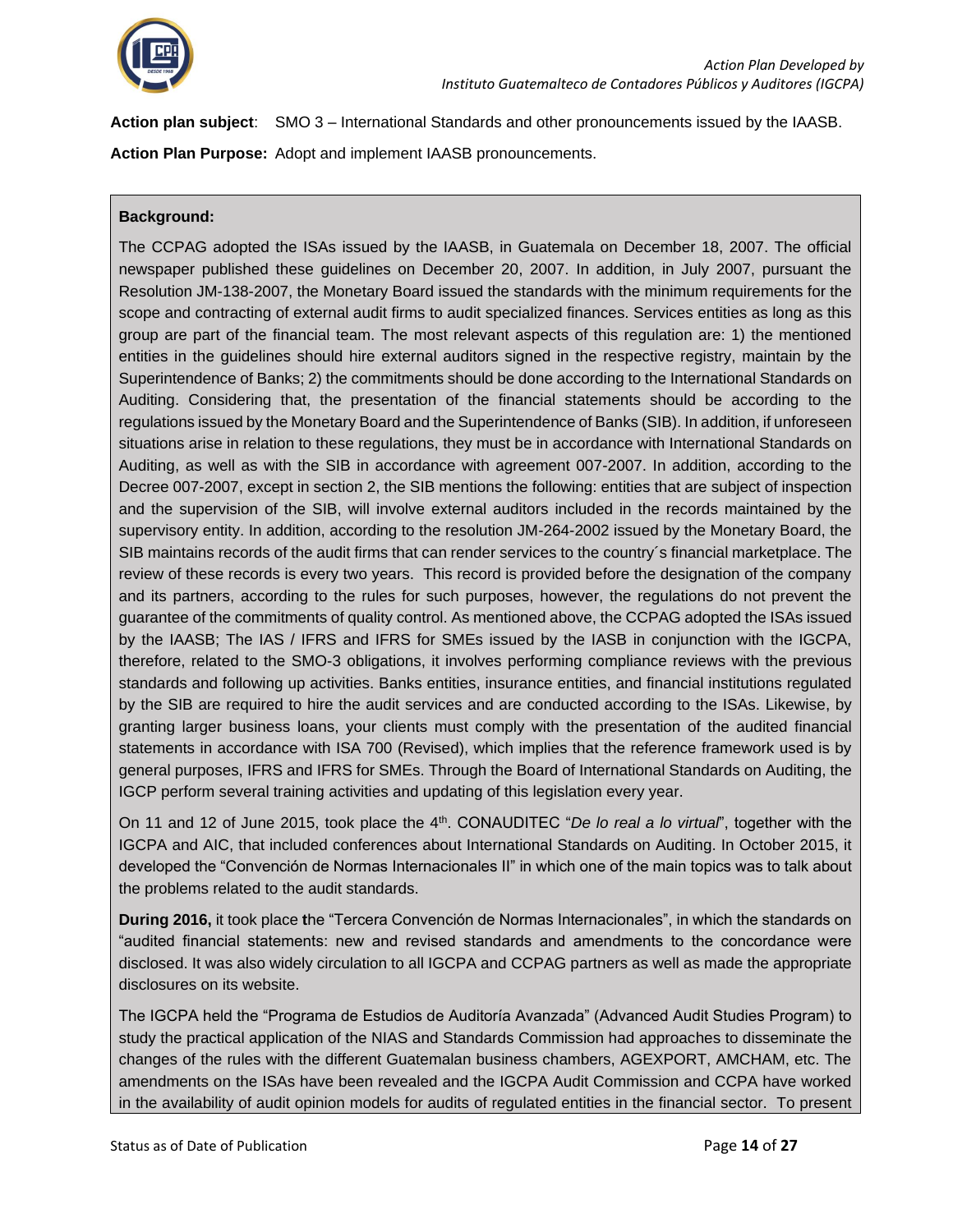

to the SIB the audit reports of financial institutions, during 2016, a model was developed for the use of audit firms.

#### **Update 2018-2019**

In December 2016, the Audit Standards Commission achieved a dialogue with the Superintendence of Banks and audit firms that audited financial entities which resulted in the CCPAG issuing a statement indicating that for the fiscal year 2016, as the Model of the Audit Report of Supervised Financial Statements The entities of the Superintendence of Banks, active since August 2012, remain in the same status until December 31, 2019.

During 2017, IGCPA continued the ongoing study program for the practical application of ISA. The Standard Commission adopted approaches to circulate the changes of ISA (new and revised) through technical newsletters and meetings with universities and with Guatemalan business chambers (Asociación de Exportadores – AGEXPORT, Cámara Americana de Comercio – AMCHAM). Through technical newsletters and meetings, IGCPA and CCPAG have worked in the availability of opinion audit models for audits of regulated entities in the financial area.

Approach with the Superintendence of Banks to update the opinion model of the regulated financial sector in Guatemala, according to ISA - Effective since 2018.

In order to update the opinion model, according to the International Standards on Auditing ISAs approved by the Council of the IAASB. Will make the coordination through the Standards on Auditing Committee, the audit firms that audit the regulated entities of the financial system, so that, from 2020 the model is used with the corresponding updates issued by IFAC.

| #              | <b>Start date   Actions</b> |                                                                                                                                                                                                                                                                                    |         | Finish date   Responsibility   Resource            |              |
|----------------|-----------------------------|------------------------------------------------------------------------------------------------------------------------------------------------------------------------------------------------------------------------------------------------------------------------------------|---------|----------------------------------------------------|--------------|
|                |                             | <b>Promotion of Implementation of ISAs</b>                                                                                                                                                                                                                                         |         |                                                    |              |
| 1              | June 2021                   | It will be annual seminars to instruct the<br>CPA's about the IAASB Standards and they<br>will cover the following areas:<br>• The key parts of ISA<br>• Current issues and modifications of ISA<br>• Application of ISA in auditing<br>• Challenges of small and big audit firms. | Ongoing | $IGCPA -$<br>Standards on<br>Auditing<br>Committee | <b>IGCPA</b> |
|                |                             | <b>Maintenance of ongoing processes</b>                                                                                                                                                                                                                                            |         |                                                    |              |
| $\overline{2}$ | January<br>2021             | Continue with the efforts to guarantee that<br>the training and circulation of the ISA<br>information reach all the CPA across the<br>country.                                                                                                                                     | Ongoing | <b>IGCPA</b>                                       | <b>IGCPA</b> |
| 3              | January<br>2021             | Monitor changes to IAASB standards and<br>that<br>changes<br>being<br>ensure<br>are<br>communicated to all CPAs and that training<br>programs are up to date to reflect such<br>changes.                                                                                           | Ongoing | <b>IGCPA</b><br><b>CCPAG</b>                       | <b>IGCPA</b> |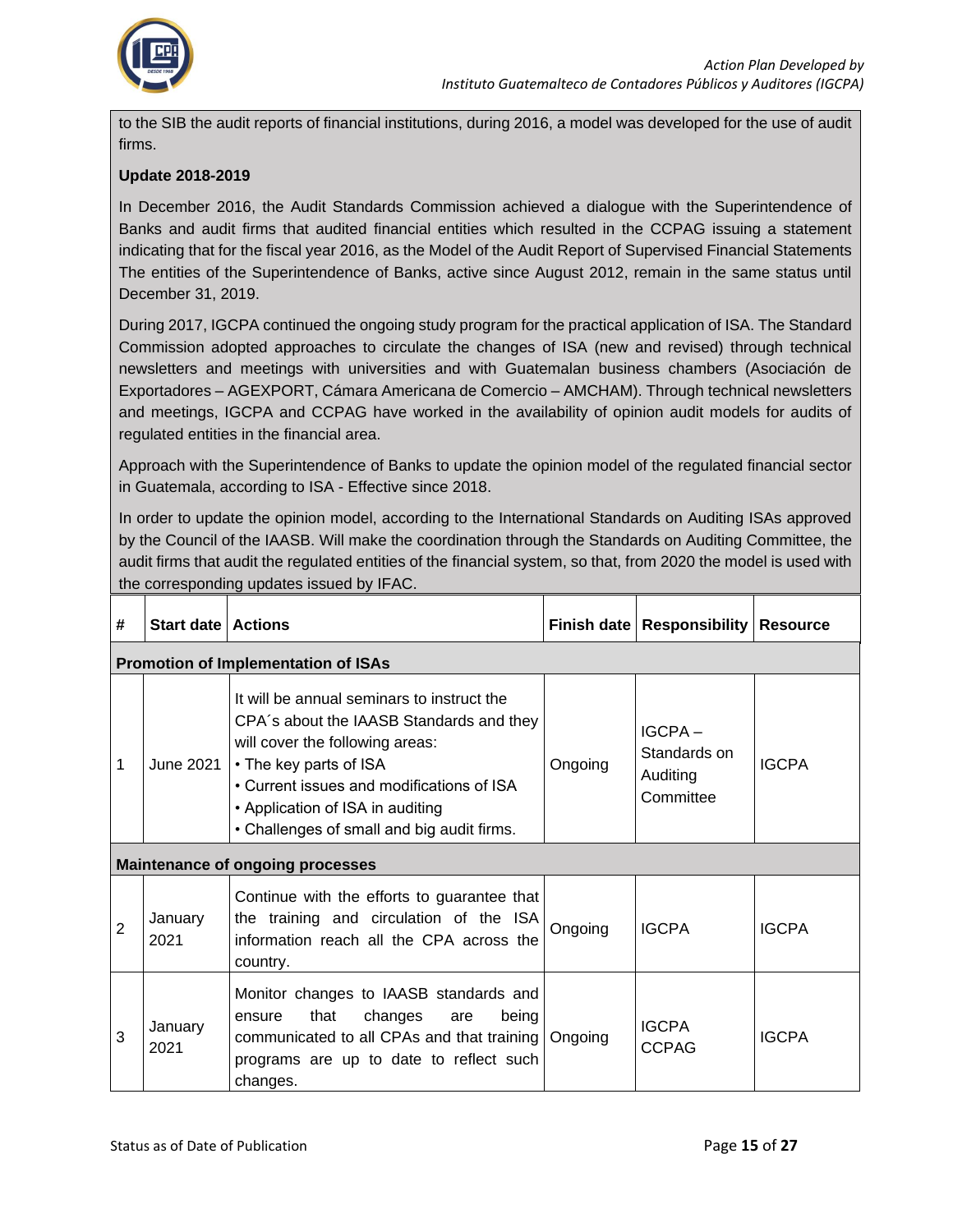

| # | <b>Start date</b>                                                                                                                                                                                                                                                                                                                                                                                                                                                                                                                                                                                                                                                                                                                                                                                                                                                                    | <b>Actions</b>                                                                                                                                                                                                                                                                                                                                                                   | <b>Finish</b><br>date | <b>Responsibility</b> | <b>Resource</b> |
|---|--------------------------------------------------------------------------------------------------------------------------------------------------------------------------------------------------------------------------------------------------------------------------------------------------------------------------------------------------------------------------------------------------------------------------------------------------------------------------------------------------------------------------------------------------------------------------------------------------------------------------------------------------------------------------------------------------------------------------------------------------------------------------------------------------------------------------------------------------------------------------------------|----------------------------------------------------------------------------------------------------------------------------------------------------------------------------------------------------------------------------------------------------------------------------------------------------------------------------------------------------------------------------------|-----------------------|-----------------------|-----------------|
| 4 | Maintain forums and an open dialog with<br>areas interested in the country respect to<br>the new accounting framework in<br>Guatemala and about the ISA application,<br>including the representatives of:<br>• Companies (chambers),<br>• National Stock Exchange<br>· Superintendence of Banks,<br>• Superintendence of Tax Administration -<br><b>SAT</b><br>by its initials in Spanish,<br>• Universities<br><b>July 2021</b><br>· Regulated micro-finance companies<br>These actions are currently in course. Last<br>year, these activities took place together<br>with the Tax Office. Currently, these<br>activities are carried out with the<br>Superintendence of Banks as a result of<br>the resolution of the Bank Supervision<br>entity. Up to date, the SIB requires<br>regulated entities that their auditors using<br>ISA (New and Revised) have performed<br>audits. |                                                                                                                                                                                                                                                                                                                                                                                  | Ongoing               | <b>IGCPA</b>          | <b>IGCPA</b>    |
|   |                                                                                                                                                                                                                                                                                                                                                                                                                                                                                                                                                                                                                                                                                                                                                                                                                                                                                      | Review the compliance information                                                                                                                                                                                                                                                                                                                                                |                       |                       |                 |
| 5 | Ongoing                                                                                                                                                                                                                                                                                                                                                                                                                                                                                                                                                                                                                                                                                                                                                                                                                                                                              | Review the parts of I and II of the<br>Compliance Program and make the<br>necessary modifications to update both<br>parts. Inform the IFAC's employees about<br>the updates to publish the current<br>information.<br>• Designate a responsible person for the<br>review of the information of parts I and II<br>and make the modifications.<br>• Notify IFAC about the changes. | Ongoing               | <b>IGCPA</b>          | <b>IGCPA</b>    |

**Action Plan Subject**: SMO 4 – IESBA Ethics Code for professional accountants.

**Action Plan Purpose:** Make the corresponding procedures to adopt an Ethics Code for Professional Accountants issued by IESBA.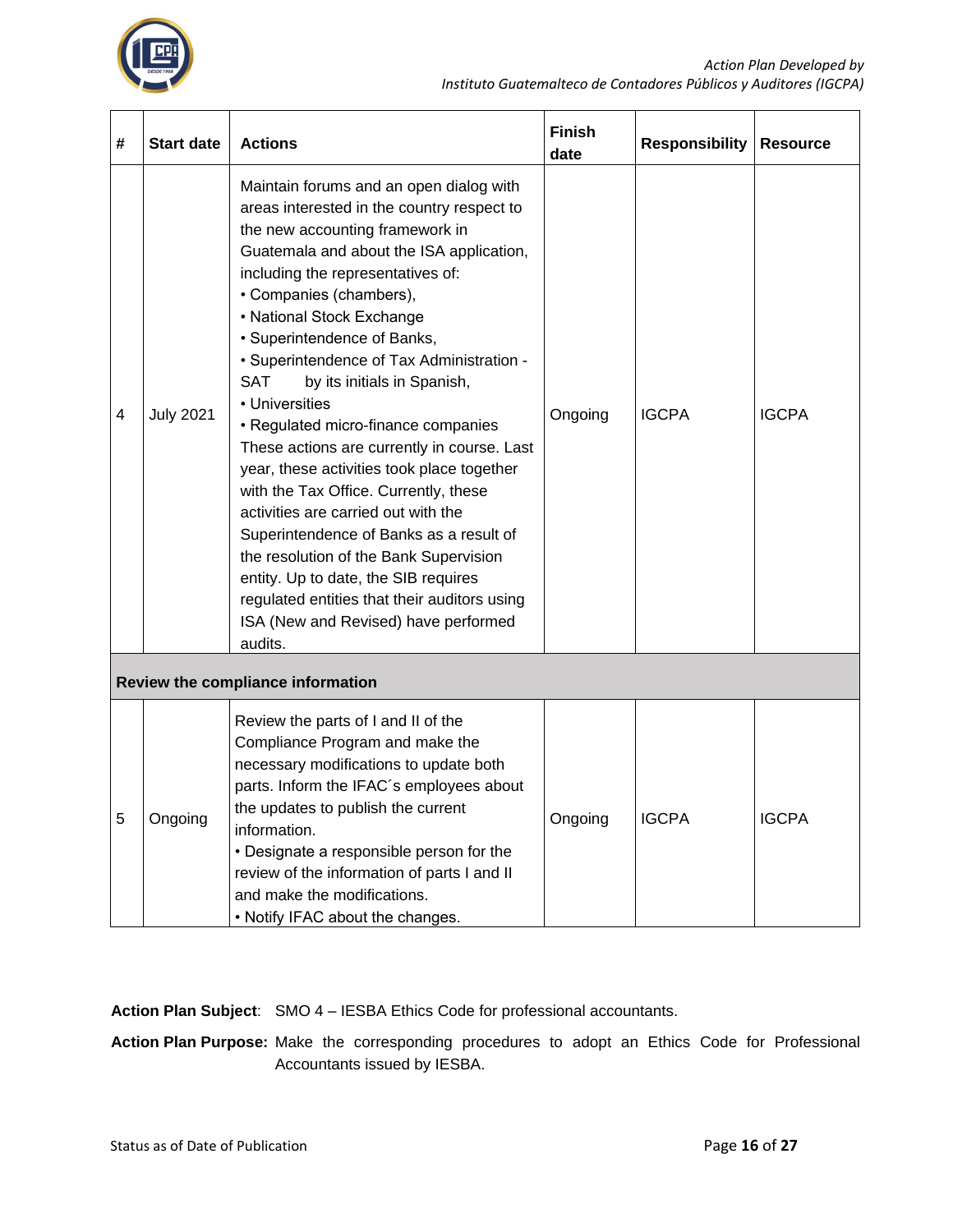

#### **Background:**

The maxim authority in Guatemala is the CCPAG (Colegio de Contadores Públicos y Auditores, that according to the Mandatory Registration Law, Decree 72-2001 has the authority to regulate the profession of Certified Public Accountant and Auditor, included the promotion and supervision of the implementation and efficiency of the ethics of the profession. As well as to defend and protect the professional university activities and fight empirical activities and the usurpation of quality according to section 3 parts c) and yd. of the law mentioned before.

The Court of Honor is the body responsible for enforcing ethics and for receiving complaints of noncompliance with the fundamental principles of the Code of Ethics. It is important to clarify that this court has independent functions from the Board of Directors of the CCPAG, which contributes to an adequate separation and delimitation of its functions.

The first CCPAG Code of Ethics was approved on 2007, after a few years of analyzing and comparing with the IFAC IESBA Code, in March 2013, on January 30, 2013, the Extraordinary General Assembly approved the Manual of the Code of Ethics for Professional Accountants for Accounting Professionals (Version of July 2009, Spanish edition) as registered in Law No. AGE-4-JDCCPG-2011/2013. This approval was published in the Official newspaper on March 4, 2013.

The IGCPA made the same adoption previously in July 2012. Since its adoption in the CCPAG, it has been included as a mandatory talk in the oaths of the new members in charge of the Court of Honor.

After this adoption, the Court of Honor of the CCPAG has been in communication with the universities of the country to inform them about such adoption and the importance that the future accountant professionals been known and thought.

According to the provisions of the Compulsory Professional Association Law, the Court of Honor officially cannot take formal action but must do so through the complaint or grievance procedure, and up to that moment may do investigations, as well as listening to the parties to analyze the breach. The sanctions established in the Compulsory Professional Association Law vary from pecuniary, private reprimands, public warnings, temporary suspensions, or even the final suspension. This sanctioning process turns out to be too complicated and not applicable, but to modify it is necessary to take it as a legislative initiative before the Congress of the Republic. For this reason, the best efforts have been made to spread among the new universities that, in their act of welcome and oath, receive informative talks on the Code and the importance of developing their profession according to the fundamental principles of the Code. There have also been training given by the Court of Honor to the professionals in charge; as well as the various users of CPA services.

IGCPA action plan for compliance with the current Code of Ethics in Guatemala.

| #   Start date   Actions | <b>Finish date   Responsibility   Resource</b> |  |  |
|--------------------------|------------------------------------------------|--|--|
|                          |                                                |  |  |

**Reveal the adoption of the Code of Ethics (IESBA) International Standards Board of Ethics Board for Accountants**

|  | August<br>2020 | Circulate the Code of Ethics with the<br>I students of the last years of the CPA $ $ Permanent $ $ <sup>II-7</sup><br>career and graduates of the different<br>universities. |  | IGCPA HONOR   "<br><b>COURT</b> | VIRTUAL<br><b>IGCPA</b><br>UNIVERSITIES | ROOM  <br>AND I |
|--|----------------|------------------------------------------------------------------------------------------------------------------------------------------------------------------------------|--|---------------------------------|-----------------------------------------|-----------------|
|--|----------------|------------------------------------------------------------------------------------------------------------------------------------------------------------------------------|--|---------------------------------|-----------------------------------------|-----------------|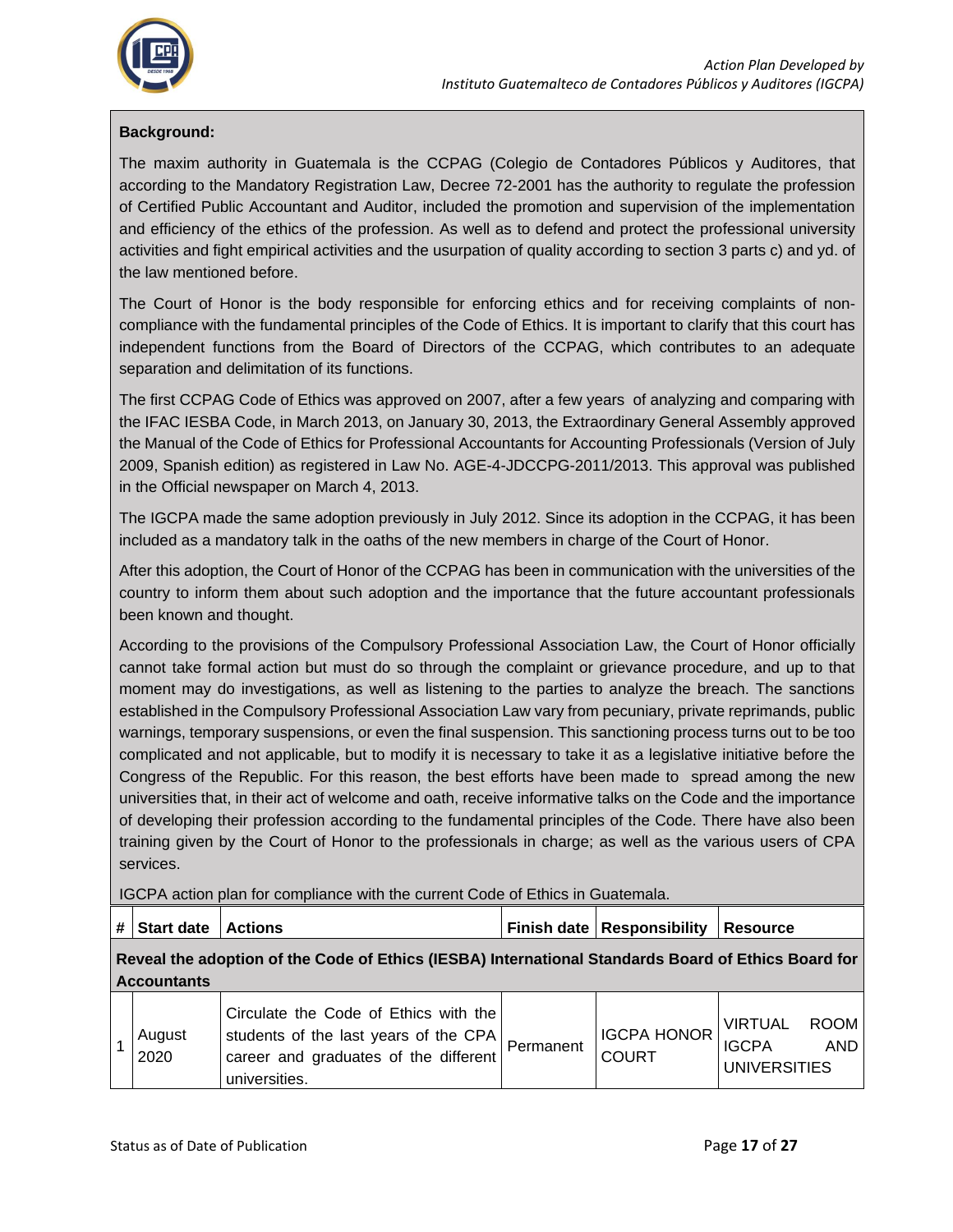

| $\overline{2}$ | September<br>2020                     | Circulate the Code of Ethics among the<br>university authorities to influence their Permanent<br>decision of the study plans. |                       | <b>UNIVERSITY</b><br><b>EXCHANGE</b><br><b>COMMISSION</b>                               | <b>VIRTUAL</b><br><b>SESSIONS</b>                                      |  |  |  |
|----------------|---------------------------------------|-------------------------------------------------------------------------------------------------------------------------------|-----------------------|-----------------------------------------------------------------------------------------|------------------------------------------------------------------------|--|--|--|
| 3              | October<br>2021                       | Analyze and circulate the modifications<br>made to the Code of Ethics.                                                        | Ongoing               | <b>SPECIFIC</b><br><b>COMMISSION</b><br><b>AIC</b>                                      | <b>SPECIFIC</b><br><b>COMMISSION AIC</b><br>- COURT OF<br><b>HONOR</b> |  |  |  |
| $\overline{4}$ | January<br>2021                       | Reveal the sanction process that a CPA<br>it<br>breach<br>have<br>the<br>ethics I<br>can<br>guidelines.                       | Ongoing               | <b>COURT OF</b><br>HONOR -<br><b>CONTINUOUS</b><br><b>TRAINING</b><br><b>COMMISSION</b> | <b>VIRTUAL ROOM</b><br><b>IGCPA</b>                                    |  |  |  |
|                | <b>Continuous process maintenance</b> |                                                                                                                               |                       |                                                                                         |                                                                        |  |  |  |
| 5              | Ongoing                               | Update the publication of the Code with<br>the changes approved by IFAC.                                                      | Ongoing -<br>annually | <b>IGCPA Court of</b><br>Honor                                                          | <b>IGCPA</b>                                                           |  |  |  |
|                | Review the compliance information     |                                                                                                                               |                       |                                                                                         |                                                                        |  |  |  |

- **Action Plan Subject:** SMO 5 International public sector accounting standards and other pronouncements issued by the IPSASB (International Public Sector Accounting Standards Board).
- **Action Plan Purpose:** Develop the best efforts to motivate public sector institutions to adopt IPSAS (International Public Sector Accounting Standards) and, if necessary, help with implementation.

#### **Background:**

The Ministry of Public Finance, through the State Accounting Department, is the regulatory entity responsible for adopting IPSAS, according to Decree 13-2013. Implementation is the responsibility of the staff of the financial area of each public sector entity. The government and its institutions maintain various financial reporting standards that differ from them. Since August 20, 2010, the Accounting Directorate of the Ministry of Public Finance, in coordination with the Office of Technology Assessment (OTA), invited IGCPA to participate in several meetings. Subsequently, Decree 13-2013 was issued by the Guatemalan Congress, which establishes that the directors of government and their institutions are responsible for implementing and monitoring the accounting system that complies with the requirements for recording financial and physical information, reliable and timely, according to its characteristics, and with IPSAS and applicable to environmental practices in Guatemala.

In July 2015, the CCPAG published the Resolution of the Declaration on the Adoption of International Accounting Standards for the Public Sector by the Ministry of Public Finance of Guatemala. In such adoption by the MPF, the state adopted the IPSAS accumulation base for all entities, except the municipalities. The IGCPA has held conferences, certification programs, and conventions, some of them related to the MPF, supported by delegates from the US Department of the Treasury. During 2016, the MPF and the State Accounting Division (DCE) held Actions to implement IPSAS, establishing deadlines for the year 2020,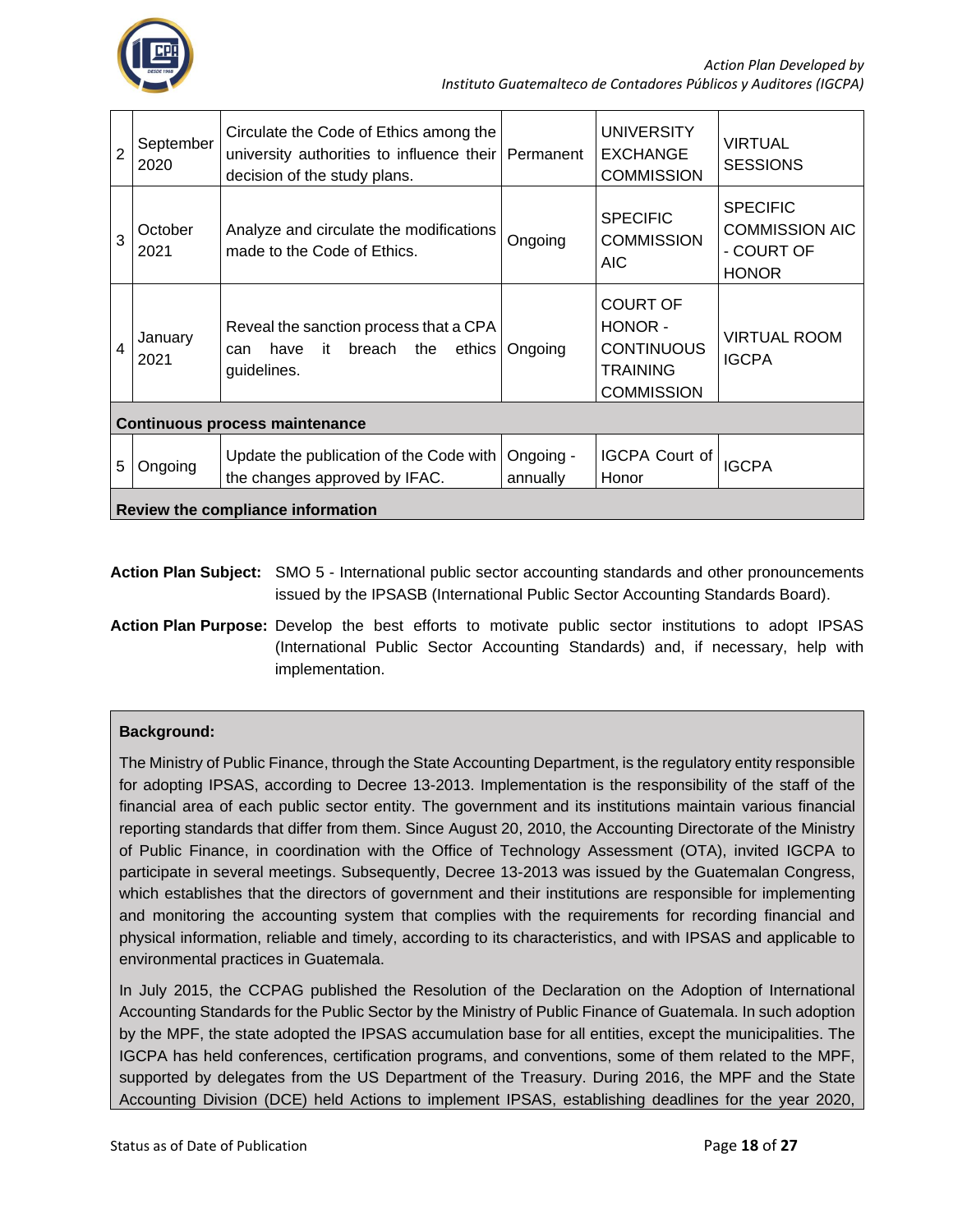

including that officials agreed to manage for results to know and distinguish income and can have it recorded and accumulated, seeking to establish new registration rules for 2017. The implementation process has been limited because the MPF must comply with the establishment of guidelines for implementation in the Integrated Accounting System of the Government - SICOIN.

#### **Update 2017**

The IGCPA Accounting Standards and Government Audit Committee have promoted the reactivation of the IPSAS Steering Committee, created by the Ministry of Finance according to Ministerial Agreement number 92-2011, seeking that the financial management units are co-responsible and the maximum authority for compliance with financial policies, standards, and guidelines. Through studies, analysis, and dissemination of this regulation, the said committee has made actions that seek to ensure that the economic facts that are recorded, are transparent and revealed in the government's accounts. In April 2017, IFAC reproduced, published, and IPSAS distribution. Due to the lack of resources, we are looking for financing for reproduction, as well as requesting the approval of procedures before the Ministry of Finance to upload to the State Information Systems and place a link so that they can consult the NICPS. In conjunction with CCPAG, a review of the degree of progress in implementation has begun.

#### **Update 2020**

The IGCPA has developed technical training for the personnel of the Ministry of Finance, it has also offered support in testing the application of IPSAS in the MPF information system; prepare a manual on policies and procedures for IPSAS, and the preparation of pro forma financial statements according to IPSAS. With the approval of Ministerial Agreement 109-2019 of the MPF, the IGCPA established a plan to continue with the Graduates through the indirect method for the implementation of NICSP (IPSAS) and to publish the Conceptual Framework for the preparation of Financial Information with General Purpose of Non-Financial Public Sector Entities, based on IPSAS. It has also continued to inform members and stakeholders of allnew proposed and revised IPSAS and other pronouncements. Besides promoting the process of implementation of NICSPs, according to the report presented by the Ministry of Finance of Guatemala, at the Forum of Accounting of Latin America in Brasilia in August 2019. As well as promote the research, and the formation of instances to ensure the implementation of NICSPs, in all State entities.

| #              | <b>Start date</b>              | <b>Actions</b>                                                                                     | <b>Finish</b><br>date                   | <b>Responsible</b>                                                                                 | <b>Resource</b> |
|----------------|--------------------------------|----------------------------------------------------------------------------------------------------|-----------------------------------------|----------------------------------------------------------------------------------------------------|-----------------|
|                | <b>Implementation of IPSAS</b> |                                                                                                    |                                         |                                                                                                    |                 |
| 1              | <b>July 2020</b>               | Manage resources for the reproduction<br>and distribution of IPSAS.                                | December<br>2020                        | <b>IGCPA</b>                                                                                       | <b>MPF</b>      |
| $\overline{2}$ | <b>July 2020</b>               | Update the transition plan to coordinate<br>with certified public accountants.                     | Extended<br>2020<br>until<br>by the MPF | MPF<br>Accounting<br>and Management   MPF<br><b>Advisory Team</b>                                  |                 |
| 3              | <b>July 2020</b>               | Training MFP staff and institutions that<br>will use IPSAS.                                        | Ongoing                                 | <b>NICSP</b><br><b>IGCPA</b><br>Committee                                                          | <b>MPF</b>      |
| 4              | <b>July 2020</b>               | <b>IPSAS</b><br>Review<br>0f<br>policies<br>and<br>the<br>procedures<br>in.<br>information system. | Extended                                | MPF<br>Accounting<br>new/updated   until 2020   and Management   MPF<br>by the MPF   Advisory Team |                 |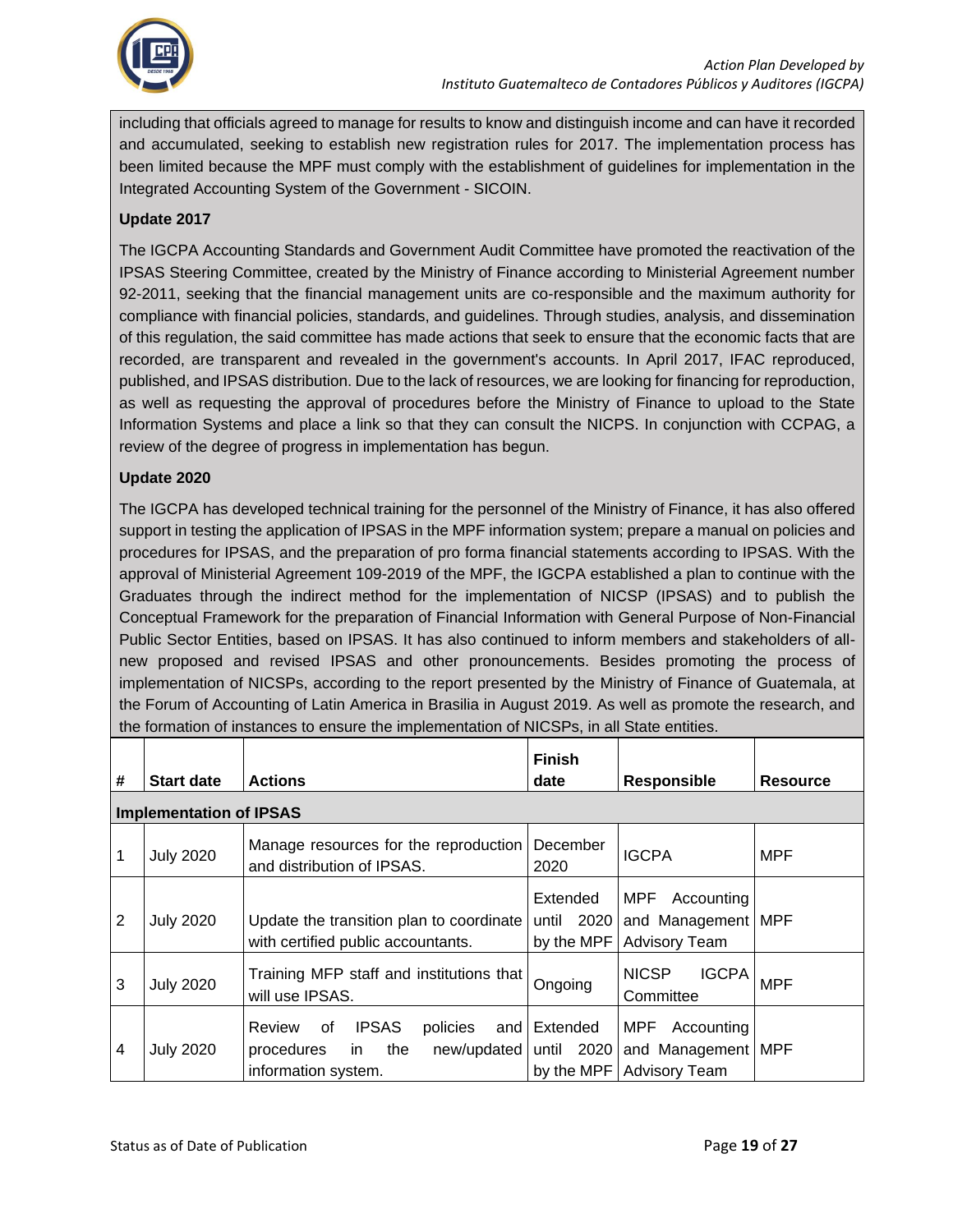

| #              | <b>Start date</b> | <b>Actions</b>                                                                                                                                                                                                                                                                                                                                  | <b>Finish</b><br>date                          | <b>Responsible</b>                                                       | <b>Resource</b>                                                                                 |
|----------------|-------------------|-------------------------------------------------------------------------------------------------------------------------------------------------------------------------------------------------------------------------------------------------------------------------------------------------------------------------------------------------|------------------------------------------------|--------------------------------------------------------------------------|-------------------------------------------------------------------------------------------------|
| 5              | <b>July 2020</b>  | Prepare a Policy and Procedure<br>Manual for the approved IPSAS<br>Policies.                                                                                                                                                                                                                                                                    | Extended<br>until 2020<br>by the<br><b>MPF</b> | <b>MPF Accounting</b><br>and Management<br><b>Advisory Team</b>          | <b>MPF</b>                                                                                      |
| 6              | <b>July 2020</b>  | Prepare opening and closing balances<br>according to IPSAS.                                                                                                                                                                                                                                                                                     | Extended<br>2020<br>until<br>by the MPF        | <b>MPF</b><br>Accounting<br>and Management   MPF<br><b>Advisory Team</b> |                                                                                                 |
| $\overline{7}$ | <b>July 2020</b>  | Prepare a pro forma version of:<br>• The income statement.<br>• The statement of assets / net assets.<br>• The cash flow statement.<br>• The status of budget execution /<br>actual amounts versus actual amounts.<br>• The declaration of claims for<br>controlled entities.<br>• The consolidated statements.                                 | Extended<br>until 2020<br>by the<br><b>MPF</b> | <b>MPF Accounting</b><br>and Management<br><b>Advisory Team</b>          | <b>MPF</b>                                                                                      |
|                |                   | <b>Maintenance of ongoing processes</b>                                                                                                                                                                                                                                                                                                         |                                                |                                                                          |                                                                                                 |
| 8              | Ongoing           | Try to identify opportunities to support<br>the adoption of these standards and<br>consider reviewing existing activities<br>and updating the AP for future<br>activities.                                                                                                                                                                      | Ongoing                                        | Compliance<br>Committee of<br><b>SMO</b>                                 | Volunteers of<br>the SMO<br>Compliance<br>Committee                                             |
|                |                   | <b>Review of the Compliance Information</b>                                                                                                                                                                                                                                                                                                     |                                                |                                                                          |                                                                                                 |
| 9              | Ongoing           | Review the answers Parts I and II of<br>the Compliance Program and make<br>any necessary modifications to update<br>both parts. Inform IFAC staff of updates<br>to post updated information.<br>• Designate a person responsible for<br>reviewing the information in parts I and<br>II and make modifications.<br>• Notify IFAC of the changes. | Ongoing -<br>annually                          | Compliance<br>Committee of<br><b>SMO</b>                                 | Volunteers of<br>the SMO<br>Compliance<br>Committee                                             |
| 10             | Ongoing           | Continue IPSAS training plans at the<br>public sector level, prompting,<br>analyzing, discussing cases, and<br>proposing solutions to the complexities<br>that arise, during the regular sessions<br>of case exposures.                                                                                                                         | Ongoing                                        | Compliance<br>Committee of<br><b>SMO</b>                                 | Volunteers of<br>the SMO<br>Compliance<br>Committee,<br><b>IGCPA</b><br>CCPAG and<br><b>MPF</b> |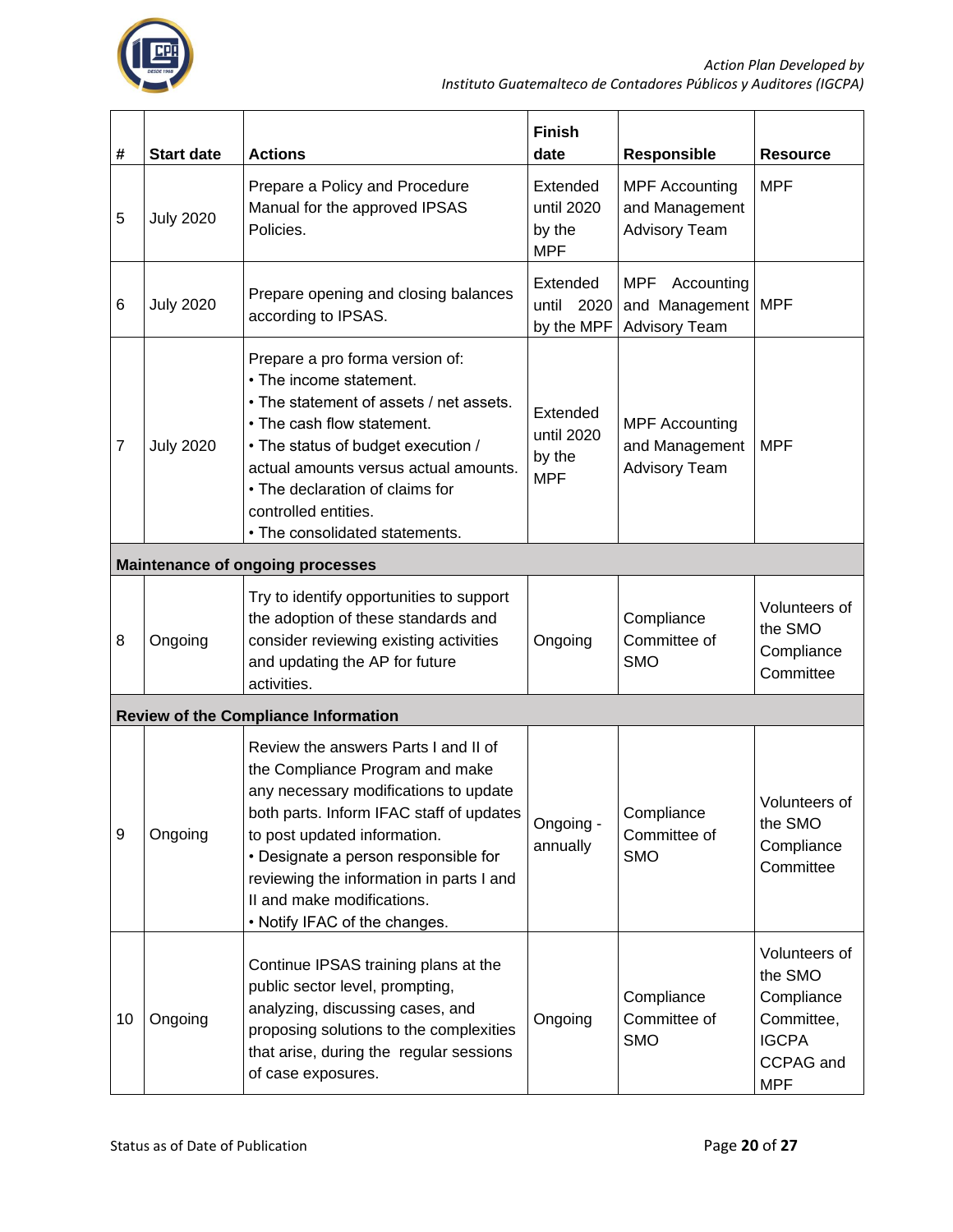

|  | <b>Training and Disclosure</b> |                                                                                                           |                         |     |
|--|--------------------------------|-----------------------------------------------------------------------------------------------------------|-------------------------|-----|
|  | 2015                           | Various conferences and diplomats<br>have been held, some of them in Ongoing<br>conjunction with the MPF. | IPSAS Committee   IGCPA | and |

**Action Plan Subject:** SMO 6 - SMO 6 - Research and Discipline.

**Action Plan Purpose:** Establish a framework to investigate and discipline reprehensible conduct and noncompliance with professional and ethical rules and regulations of professional public accountants in practice.

#### **Background:**

The CCPAG Court of Honor has been responsible for investigating and sanctioning the professional performance of firms and auditors concerning the lack of knowledge and/or negligence in their professional performance through a "complaints method", which still has not ensured that quality. It is important to mention that international audit firms, which cover approximately 80% of the financial statement audit market, represent the largest audit firms in Guatemala. Guatemala has adopted the IFAC code of ethics, which requires that professionals respect the College's statutes, regulations, and provisions. The Law in Guatemala orders that the Court of Honor, chosen through forms, will oversee, determining, and sanctioning violations of the provisions of the Code of Ethics. The system is based on the "complaint" method, which means that the Court of Honor cannot initiate an investigation but at the request of a party. The correct process also implies that the Court will examine the facts and the evidence presented by the plaintiff and the violations that he indicates. If a sanction is issued, the sanctioned person can appeal to the Assembly of Presidents of the Professional Associations, as a second instance. If that body confirms the sanction imposed, it can appeal to the ordinary courts. The IGCPA is a voluntary association; it has its court of honor that has disciplinary rules and activities aimed at promoting knowledge and application of the standards established by the current Code of Ethics and the professional standards. a) Verify compliance with the rules governing professional practice, to strengthen the accounting profession and contribute to the development of the country. b) Investigate those acts of reprehensible conduct committed in professional practice by Public Accountants and Auditors, according to the professional standards that govern it, in their action in the public interest. c) Present complaints to the Court of Honor or to whoever corresponds.

| # | <b>Start date</b> | <b>Actions</b>                                                                                                                                                                                  | Finish date   Responsible | <b>Resource</b> |
|---|-------------------|-------------------------------------------------------------------------------------------------------------------------------------------------------------------------------------------------|---------------------------|-----------------|
|   | January<br>2021   | Make an analysis and comparison of<br>the research and discipline processes<br>conducted by the two professional December<br>associations that currently group the   2021<br>CPA <sub>s</sub> . | <b>TH IGCPA</b>           | <b>IGCPA</b>    |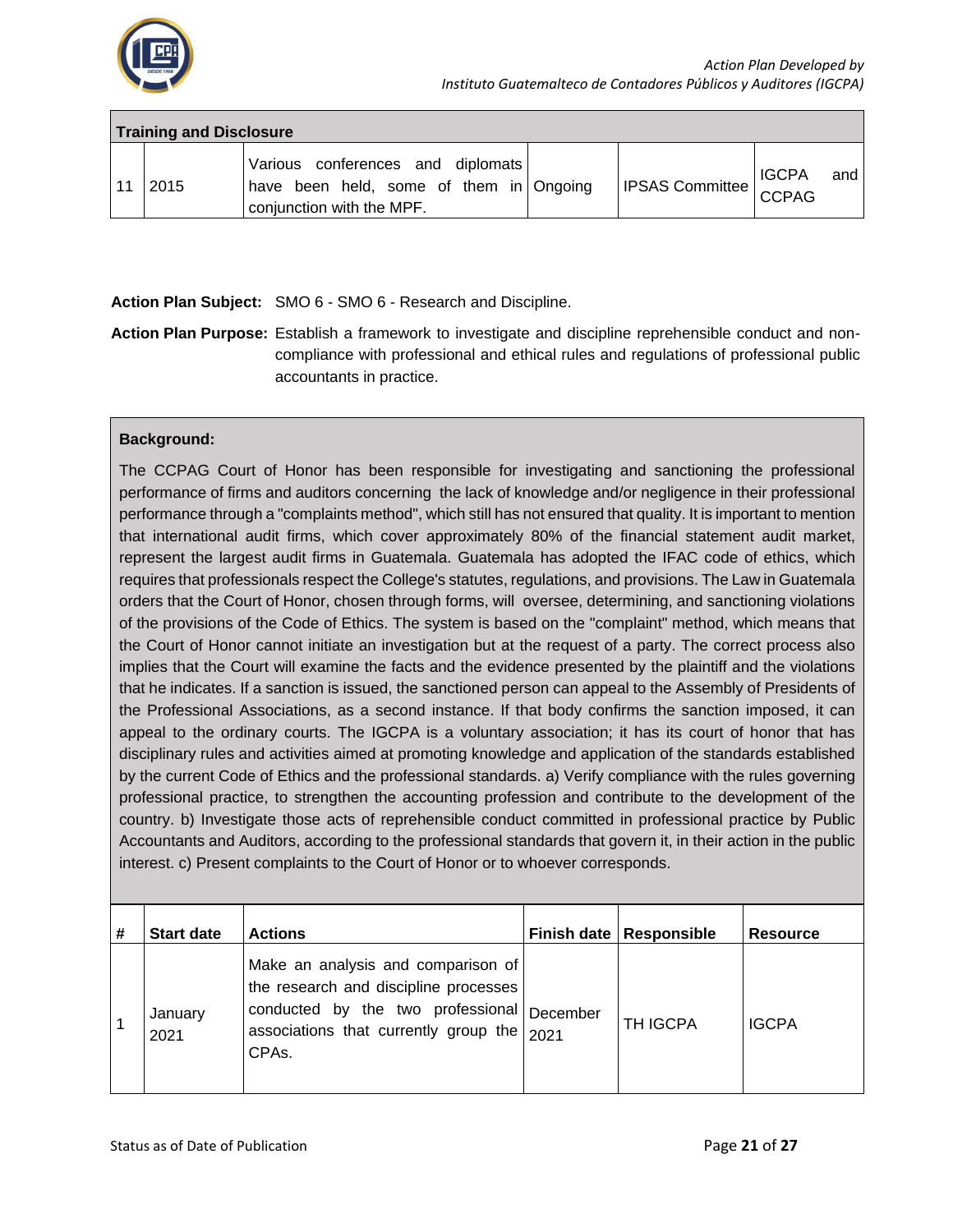

| # | <b>Start date</b> | <b>Actions</b>                                                                                                    | <b>Finish date</b> | <b>Responsible</b> | <b>Resource</b> |
|---|-------------------|-------------------------------------------------------------------------------------------------------------------|--------------------|--------------------|-----------------|
| 2 | June 2021         | Form a specific commission to develop<br>disciplinary rules in Guatemala in<br>professional practice              | <b>July 2022</b>   | TH IGCPA           | <b>IGCPA</b>    |
| 3 | October<br>2022   | Propose changes to the professional<br>association law for the disciplinary rules<br>of professional performance. | December<br>2022   | <b>TH IGCPA</b>    | <b>IGCPA</b>    |
| 4 | January<br>2023   | Disclosure of the Operation of the<br>specific commission for Monitoring and Permanent<br>Discipline.             |                    | <b>TH IGCPA</b>    | <b>IGCPA</b>    |
| 5 | June 2023         | Protocol to present ethics complaints<br>and violations of professional standards   Permanent<br>to TH.           |                    | <b>TH IGCPA</b>    | <b>IGCPA</b>    |

#### **SMO 6 Main Requirements**

| <b>Requirements</b>                                                                                                                                      | Y | N | <b>Partially</b> | <b>Comments</b> |
|----------------------------------------------------------------------------------------------------------------------------------------------------------|---|---|------------------|-----------------|
| Scope of the system<br>1. There is a system of investigation,<br>discipline, and appeals for the<br>accounting profession. The system is<br>operational. | X |   |                  |                 |
| 2. Information about the types of<br>misconduct that can lead to<br>investigative actions is available to the<br>public.                                 |   |   | X                |                 |
| Start of procedures<br>3. Both a "complaint-based" and an<br>"information-based" approach are<br>adopted.                                                |   |   | X                |                 |
| 4. A link has been established with the<br>results of the QA reviews.                                                                                    |   | X |                  |                 |
| Research process<br>5. There is a committee or similar<br>body to conduct research.                                                                      | X |   |                  |                 |
| 6. The members of a committee are<br>independent of the subject of the<br>investigation and other related parties.                                       |   | X |                  |                 |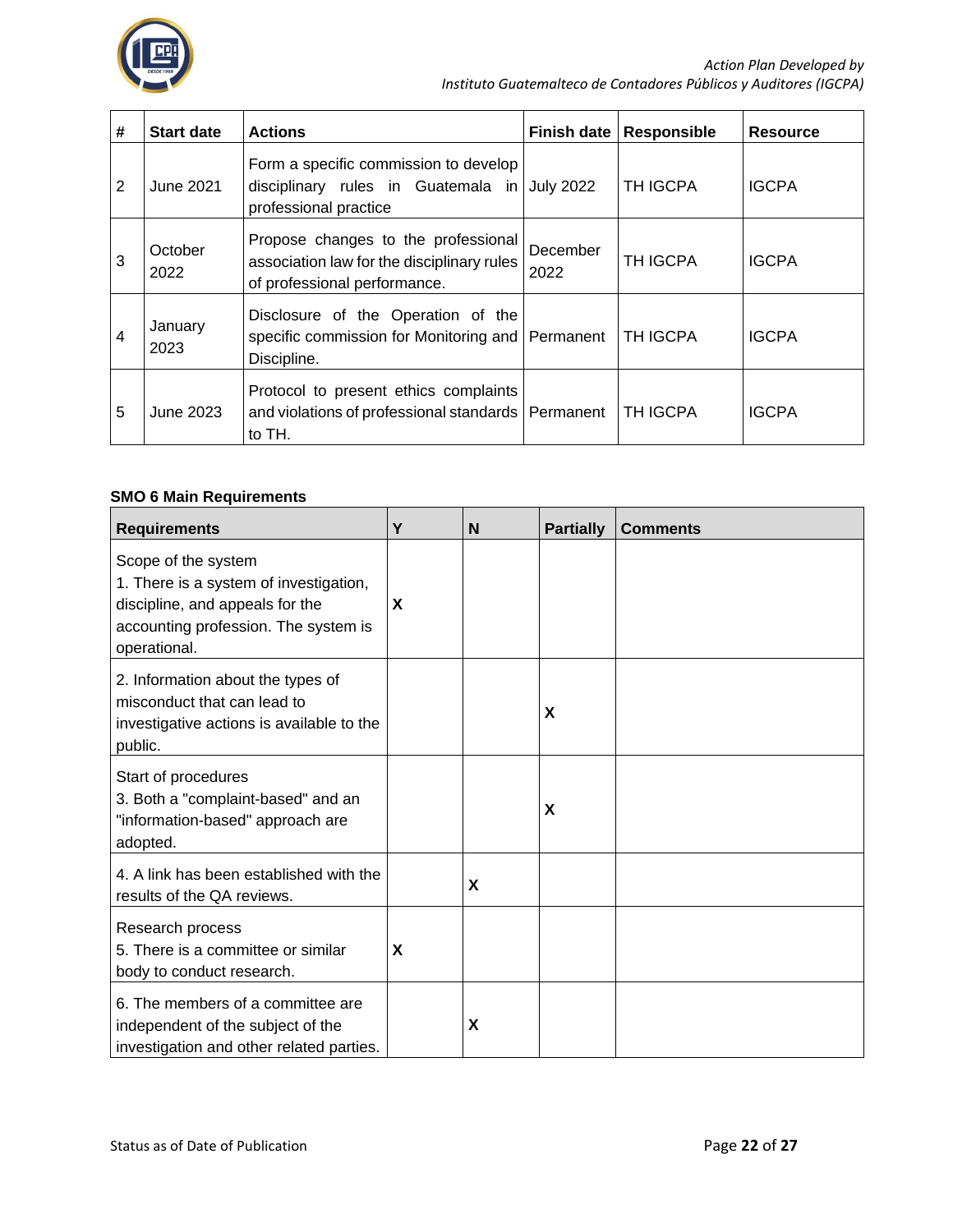

| Disciplinary process<br>7. There is a separate disciplinary<br>committee/entity to make disciplinary<br>decisions regarding referrals from the<br>investigative committee.                                                                                                                     |                           |                    | X |  |
|------------------------------------------------------------------------------------------------------------------------------------------------------------------------------------------------------------------------------------------------------------------------------------------------|---------------------------|--------------------|---|--|
| 8. Committee/entity members include<br>professional accountants and non-<br>accountants.                                                                                                                                                                                                       |                           | $\pmb{\mathsf{X}}$ |   |  |
| 9. The court exhibits an independence<br>of the subject of the investigation and<br>other related parties.                                                                                                                                                                                     |                           |                    | X |  |
| <b>Sanctions</b><br>10. The disciplinary system allows for<br>the imposition of a wide range of<br>sanctions. It is particularly important to<br>include (a) loss of professional<br>designation; (b) restriction and<br>elimination of practice rights; and (c)<br>exclusion from membership. |                           |                    | X |  |
| Representation and appeal rights<br>11. A third appeals body is separate<br>from both the disciplinary committee<br>and the investigative committee.                                                                                                                                           | $\boldsymbol{\mathsf{X}}$ |                    |   |  |
| Administrative<br>process<br>12. Set deadline targets for the<br>elimination of all cases.                                                                                                                                                                                                     |                           | X                  |   |  |
| 13.<br>Follow-up<br>mechanisms<br>are<br>established to monitor progress in<br>research and related discipline and<br>procedures.                                                                                                                                                              |                           | X                  |   |  |
| 14. Records of investigations and<br>disciplinary processes are established.                                                                                                                                                                                                                   |                           | X                  |   |  |
| Public<br>interest<br>considerations<br>15. Activities are supported to ensure<br>that the public knows that there is a<br>system of investigation and discipline<br>in the jurisdiction.                                                                                                      |                           | X                  |   |  |
| 16. A process for an independent<br>review of complaints about which no<br>follow-up was established                                                                                                                                                                                           |                           | X                  |   |  |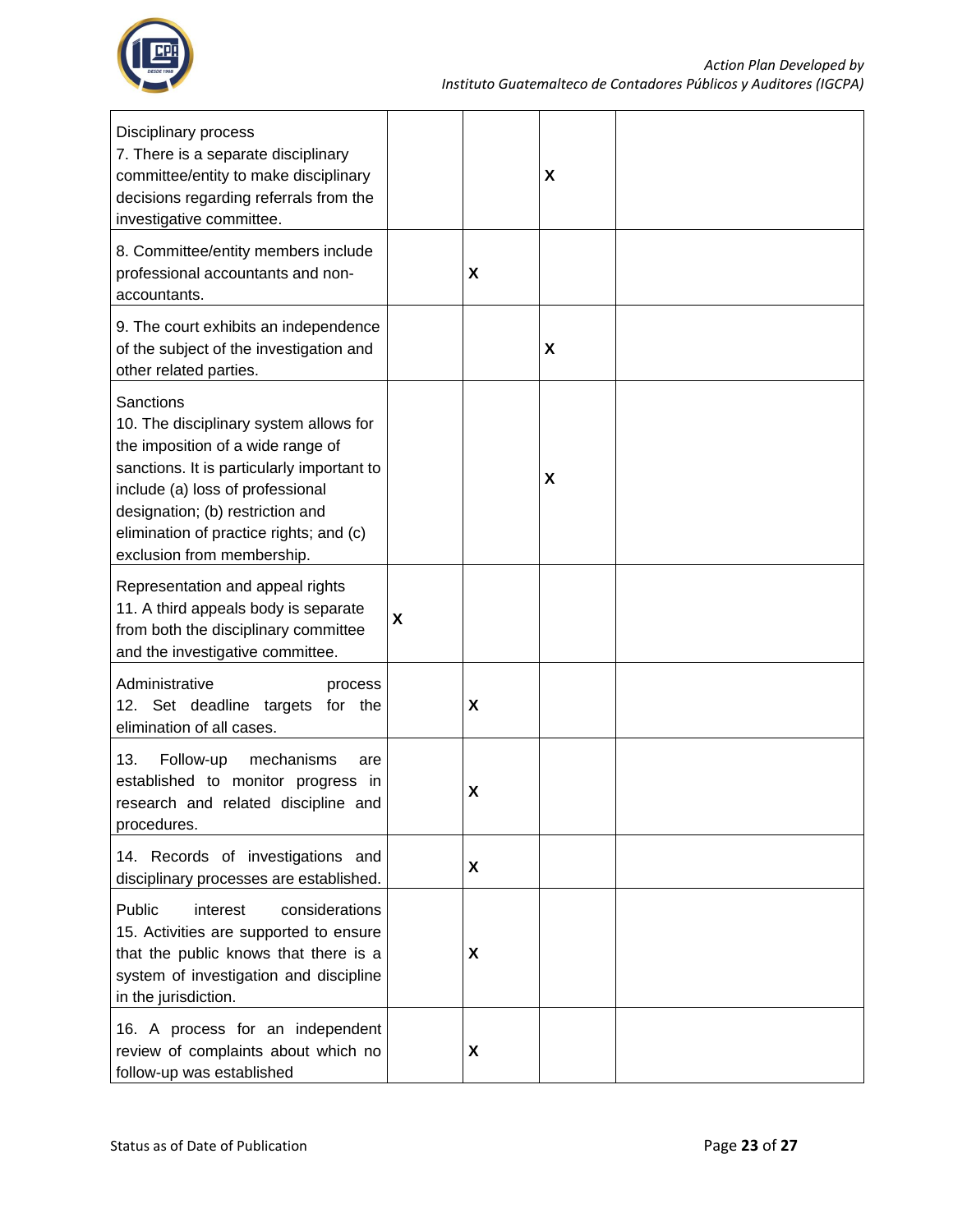

| 17. The results of the investigative and<br>disciplinary procedures are publicly<br>available.                                                                                                             |   | X |  |
|------------------------------------------------------------------------------------------------------------------------------------------------------------------------------------------------------------|---|---|--|
| Link<br>bodies<br>with<br>external<br>18. There is an appropriate process to<br>establish<br>contacts with<br>external<br>agencies regarding<br>possible<br>participation in crimes and serious<br>crimes. |   | X |  |
| Regular review of implementation and<br>effectiveness<br>19. It makes a periodic review of the<br>implementation<br>system<br>and<br>effectiveness, corrective actions are<br>implemented.                 | X |   |  |

#### **Action Plan Subject:** SMO 7 - International Financial Reporting Standards and other pronouncements issued by the IASB

**Action Plan Purpose:** Circulate and provide training and continuing education on International Financial Reporting Standards (IFRS) issued by the IASB.

#### **Background**

As of July 2002, the IGCPA adopted the generally accepted accounting principles in Guatemala, as well as the International Accounting Standards (IAS) and their interpretations (SIC), issued by the IASC. However, IGCPA had been holding conferences with its partners and the public on IAS to raise awareness of its adoption and application since 2001. In 2004, IGCPA updated its resolutions adopting IFRS in Guatemala to be in line with changes. Also, international convergence. In 2007, the IGCPA and CCPAG adopted the most current IFRS and agreed that the revised IFRS regulations would apply to financial reporting in general, but especially to public companies. Currently, (June 2010), the CCPAG, at the proposal of the IGCPA, adopted the IFRS for Small and Medium Entities (SMEs) (Version 2009) for those companies in which the full IFRS would not be applicable (non-public companies). In this regard, the IGCPA has provided diplomas, courses, and workshops to publicize and spread the use and application of these standards. As of 2012, these efforts have been shared by both CCPAG and IGCPA. CCPAG and IGCPA attended video conferences and workshops of the Inter-American Accounting Association in IFRS for SMEs. Both entities held conferences at the Universidad Panamericana and for professional associations located in different parts of the Capital City. They distributed documents issued by IFAC, which include changes to the International Standard. IGCPA and CCPAG have continued to carry out training on IFRS and its members. In July 2014, the IGCPA IFRS Committee developed a 40-hour IFRS training for SMEs.

In the adoption resolutions issued by the CCPAG and the IGCPA, the IFRS, and the IFRS for SMEs, it was indicated that they are the rules in force on the dates of the resolutions and that any change or new rule would take effect on the dates indicated.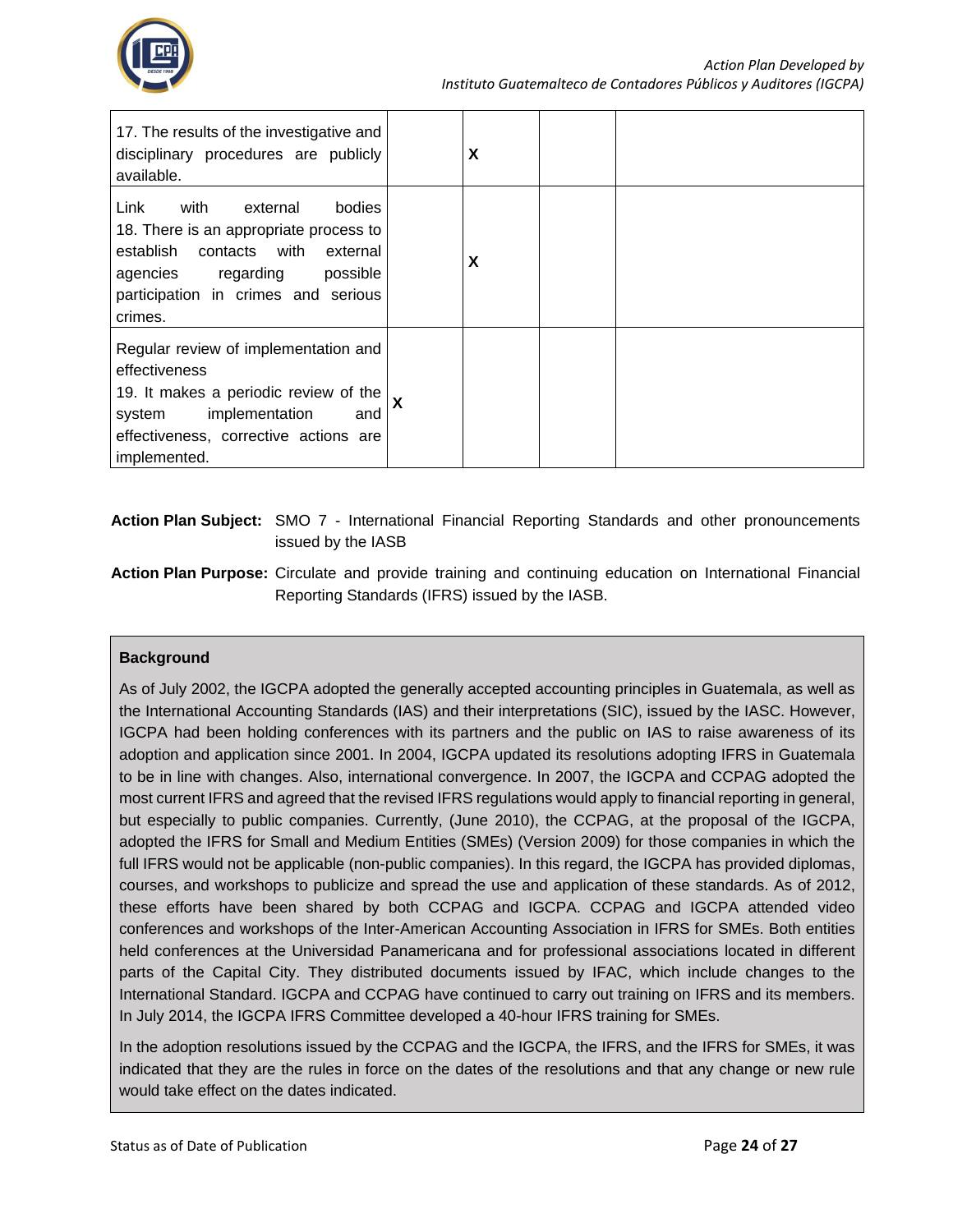

The Superintendence of Banks as a regulatory body for financial institutions in Guatemala and based on Article 16, subsection a) of the Credit Risk Management Regulations issued by Resolution of the Monetary Board JM-93-2005, issued Office No 81 -2010 of February 5, 2010, addressed to financial institutions in which it indicates, among other things, that: financial entities should obtain from legal entities classified as applicants and corporate debtors (Q5 million or US\$ 650,000), an independent CPA report issued as a result of an audit of a complete set of general-purpose financial statements prepared according to a financial reporting framework to achieve a fair presentation (IFRS Full or IFRS for SMEs). The base of the is on the provisions of ISA 700 and will contain a clear expression of written opinion that the financial statements are reasonably presented in their whole aspects of the financial situation of the audited companies.

On April 23 and 24, the International IFRS for SMEs Summit was held in Guatemala with the participation of the board of directors of the Latin American Financial Information Group (GLENIF), which analyzed cases with income recognition problems, employee benefits, fair value/impairment, financial instruments, a transition from tax accounting to IFRS, among others. In addition, there was a question-and-answer forum. The fourth CONAUDITEC "From real to virtual" was also held on June 11 and 12, 2015 in conjunction with IGCPA and AIC, which included conferences on International Auditing Standards and IFRS for SMEs. In October 2015, the CPA and the CCPAG celebrated the II International Standards Convention, with the participation of Mr. Manuel Arias of IFAC. An IFRS Diploma for SMEs was also awarded from May to July 2015 with a duration of 40 hours.

Work has also been done on the review of draft standards issued by the IASB through the GLENIF, working groups, the conclusions of which have been forwarded to the IASB.

During 2016, conferences were held on the main changes made in 2015 by the IASB to the IFRS for SMEs. Conferences were given on the Full Immersion Program in the IFRS for SMEs organized by the National University in April 2016 The Accounting Standards Committee also issued an IFRS Diploma for SMEs in Theory and Practice, which took place from June 10 to August 19, 2016, lasting 40 hours; as well as from October 14 to December 9, 2016, a Diploma of Practical Application of IFRS for SMEs with a duration of 32 hours. On September 21 and 22, 2016, the IGCPA developed the III International Normative Convention, with international and national speakers where the topics of the IFRS were exposed and concluded with a Forum on Resistance to the Application of International Standards to the Financial Reporting of Transparency in the Public and Private Sector. The Professionals of the Accounting Standards Committee written articles in the IGCPA Audit and Finance Magazine with topics such as the Guide for micro-enterprises that apply the IFRS for SMEs and Policies, Changes and accounting errors according to the IFRS for SMEs, this Last article was also published in the Electronic Bulletin of the Inter-American Accounting Association of September 2016.

From the period 2017-2019, the dissemination of the regulations and training promises continues with conferences, seminars, and diplomas.

In the period 2020, the training continues and as a specific project, the IGCPA through a specific commission will be promoting a project to present to the Superintendence of Tax Administration a model of Reconciliation of Income Tax and Income Tax To Pay errors according to Decree 10-2012 Tax Update Law and its regulations with the purpose that the Tax Administration admits the financial statements on the accounting basis of International Financial Information Standards -IFRS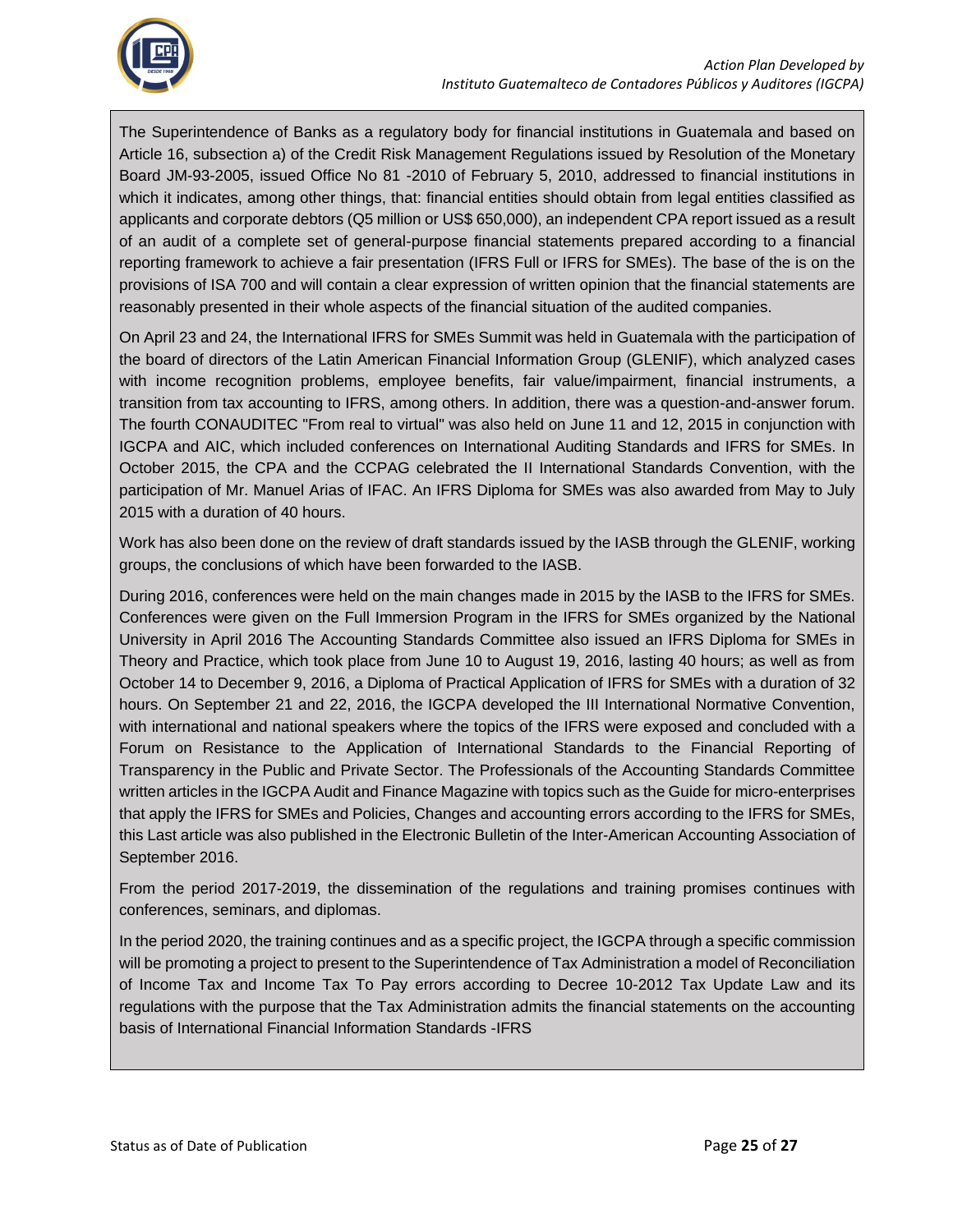

| #                                                        | <b>Start date</b> | <b>Actions</b>                                                                                                                                                                                                                                                                   | <b>Finish</b><br>date | <b>Responsible</b>                                             | <b>Resource</b> |  |  |
|----------------------------------------------------------|-------------------|----------------------------------------------------------------------------------------------------------------------------------------------------------------------------------------------------------------------------------------------------------------------------------|-----------------------|----------------------------------------------------------------|-----------------|--|--|
| Promotion of IASB standards, guidance and pronouncements |                   |                                                                                                                                                                                                                                                                                  |                       |                                                                |                 |  |  |
| 1                                                        | Ongoing           | Continue training professionals in these<br>standards with refresher courses and<br>certificates of IFRS, IFRS for SMEs, and<br>NIF for entities regulated by the<br>Superintendence<br>of<br><b>Banks</b><br>οf<br>Guatemala.                                                   | Annually in<br>course | <b>IGCPA</b><br>Accounting<br>Committee                        | <b>IGCPA</b>    |  |  |
| #                                                        | <b>Start date</b> | <b>Actions</b>                                                                                                                                                                                                                                                                   | <b>Finish</b><br>date | <b>Responsible</b>                                             | <b>Resource</b> |  |  |
| $\overline{2}$                                           | Ongoing           | Reveal and distribute new standards<br>issued<br>by<br>the IASB<br>(by<br>email,<br>newsletters, and IGCPA websites.                                                                                                                                                             | Ongoing               | <b>IGCPA</b><br>Accounting<br>Committee                        | <b>IGCPA</b>    |  |  |
| 3                                                        | Ongoing           | <b>Distribute</b><br>(via<br><b>IGCPA</b><br>email,<br>newsletters, and websites, drafts of<br>IFRS documents issued by the IASB to<br>professionals for their comments and<br>proposals.                                                                                        | Ongoing               | <b>IGCPA</b><br>Accounting<br>Committee                        | <b>IGCPA</b>    |  |  |
| <b>Maintaining Ongoing Processes</b>                     |                   |                                                                                                                                                                                                                                                                                  |                       |                                                                |                 |  |  |
| 4                                                        | Ongoing           | Provide ongoing training on IFRSs to<br>CPAs and monitor changes to IFRSs to<br>adapt them to current training programs.                                                                                                                                                         | Annually in<br>course | <b>IGCPA-</b><br>Accounting<br>Committee                       | <b>IGCPA</b>    |  |  |
| 5                                                        | Ongoing           | Participate in GLENIF working groups to<br>comment on drafts issued by the IASB<br>concerning IFRS, through the IGCPA<br>when requested.                                                                                                                                         | Ongoing               | <b>IGCPA-</b><br>Accounting<br>Committee                       | <b>IGCPA</b>    |  |  |
| 6                                                        | Ongoing           | Monitor changes to IFRSs to adapt them<br>to current training programs.                                                                                                                                                                                                          | Ongoing               | <b>IGCPA</b>                                                   | <b>IGCPA</b>    |  |  |
| <b>Review Compliance Information</b>                     |                   |                                                                                                                                                                                                                                                                                  |                       |                                                                |                 |  |  |
| $\overline{7}$                                           | August 2020       | Creation of a specific commission to<br>prepare the project to be submitted to<br>Superintendence<br>of<br>the<br>Tax<br>Administration<br>regulate<br>the<br>to<br>Reconciliation of Income Tax and the<br>Income Tax Payable according<br>to<br>Decree 10-2012 Tax Update Law. | October               | Commission<br>appointed by<br>the Board of<br><b>Directors</b> | <b>IGCPA</b>    |  |  |
| 8                                                        | October<br>2021   | Propose to amend Decree 10-2012 or January<br>the regulations to incorporate the $2021$                                                                                                                                                                                          |                       | Commission<br>appointed by                                     | <b>IGCPA</b>    |  |  |